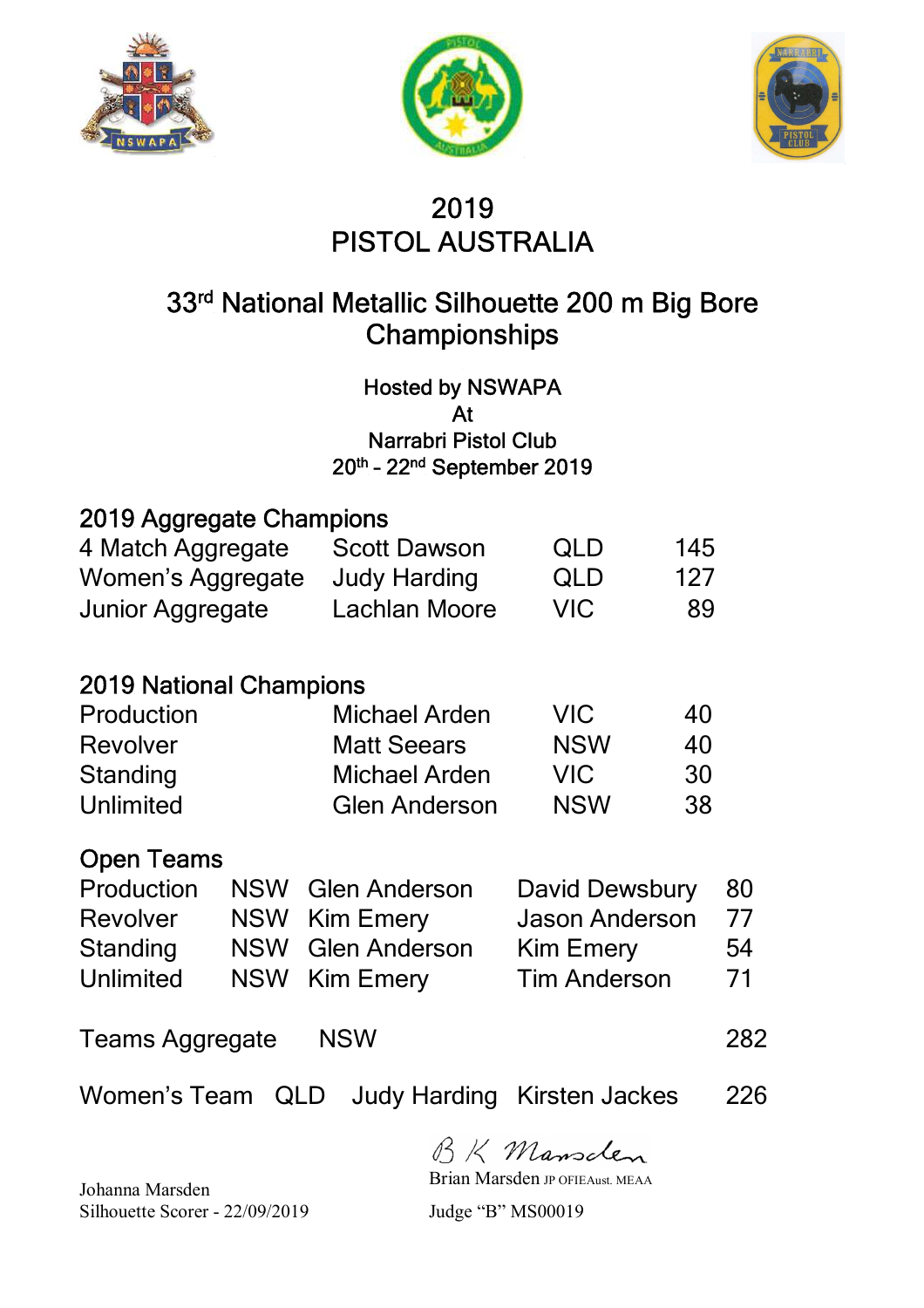### **200m Open Aggregate**

| <b>Aggregate</b> | <b>Top Surname</b> |                 | <b>Name</b>  | <b>Club</b>          | Prod           | <b>Rev</b> | <b>Stand</b> | Unlim       |
|------------------|--------------------|-----------------|--------------|----------------------|----------------|------------|--------------|-------------|
| 145              |                    | Dawson          | Scott        | Toogoolawah          | 40             | 38         | 29           | 38          |
| 143              |                    | Arden           | Michael      | Euroa                | 40             | 37         | 30           | 36          |
| 142              |                    | Anderson        | Glen         | <b>Inverell RSM</b>  | 40             | 35         | 29           | 38          |
| 140              |                    | Anderson        | Jason        | Narrabri             | 38             | 40         | 25           | 37          |
| 139              |                    | Seears          | Matt         | Merriganowry         | 40             | 40         | 26           | 33          |
| 139              |                    | Anderson        | Tim          | Narrabri             | 39             | 39         | 27           | 34          |
| 138              |                    | Emery           | Kim          | Mt Lindesay          | 39             | 37         | 25           | 37          |
| 138              |                    | Dewsbury        | David        | Narrabri             | 40             | 37         | 26           | 35          |
| 133              |                    | Davey           | Tim          | Manilla              | 40             | 33         | 26           | 34          |
| 127              |                    | Williams        | Philip       | Mt. Lindesay         | 35             | 38         | 24           | 30          |
| 127              |                    | Harding         | Judy         | Toogoolawah          | 39             | 35         | 25           | 28          |
| 125              |                    | Dawson          | Greg         | Armidale             | 38             | 35         | 25           | 27          |
| 121              |                    | Jekel           | Linda        | <b>Whiteman Park</b> | 33             | 34         | 23           | 31          |
| 120              |                    | Davey           | Jake         | Manilla              | 39             | 36         | 23           | 22          |
| 120              |                    | Harding         | John         | Metropolitan PSQ     | 36             | 30         | 22           | 32          |
| 115              |                    | Ford            | Jack         | Narrabri             | 35             | 34         | 18           | 28          |
| 113              |                    | Greaves         | <b>Mick</b>  | Cockburn-            | 37             | 34         | 22           | 20          |
| 110              |                    | Anderson        | <b>Terry</b> | Narrabri             | 33             | 33         | 20           | 24          |
| 109              |                    | Dewsbury        | Ben          | South Port           | 31             | 31         | 14           | 33          |
| 103              |                    | Ledger          | <b>Drew</b>  | Metropolitan PSQ     | 33             | 33         | 12           | 25          |
| 102              |                    | Archibald       | Carmel       | Armidale             | 34             | 26         | 15           | 27          |
| 101              |                    | Stanfield       | Frank        | Metropolitan PSQ     | 36             | 29         | 18           | 18          |
| 100              |                    | <b>Brown</b>    | Richard      | Kurrajong            | 34             | 27         | 13           | 26          |
| 99               |                    | Jackes          | Kirsten      | Metropolitan PSQ     | 36             | 24         | 12           | 27          |
| 98               |                    | Ellem           | Neville      | Newcastle            | 27             | 29         | 14           | 28          |
| 96               |                    | <b>Bennett</b>  | Jeffrey      | Childers R & P       | 25             | 35         | 14           | 22          |
| 92               |                    | Howitt          | Paul         | Newcastle            | 27             | 30         | 8            | 27          |
| 91               |                    | Moore           | James        | Yarra                | 26             | 29         | 16           | 20          |
| 89               |                    | Moore           | Lachlan      | Yarra                | 30             | 24         | 14           | 21          |
| 89               |                    | Wilkins         | Paul         | Narrabri             | 30             | 25         | 18           | 16          |
| 85               |                    | Robinson        | John         | Newcastle            | 32             | 29         | 13           | 11          |
| 84               |                    | Pavlou          | Andy         | Port Macquarie       | 31             | 14         | 16           | 23          |
| 83               |                    | Parsons         | Darren       | Newcastle            | 29             | 29         | 10           | 15          |
| 82               |                    | Marsden         | <b>Brian</b> | Newcastle            | 26             | 28         | 28           | $\mathbf 0$ |
| 81               |                    | Robinson        | Matt         | Newcastle            | 30             | 27         | 11           | 13          |
| 72               |                    | Jones           | Paul         | Newcastle            | 18             | 26         | 10           | 18          |
| 63               |                    | <b>Ricketts</b> | Robin        | Metropolitan         | 26             | 20         | 10           | 7           |
| 56               |                    | Chappell        | John         | Port Macquarie       | 26             | 15         | 7            | 8           |
| 53               |                    | Roberts         | Derek        | Newcastle            | 14             | 14         | 10           | 15          |
| 49               |                    | Cutler          | <b>Brian</b> | Port Macquarie       | 17             | 17         | 1            | 14          |
| 45               |                    | Andrews         | Ray          | Cockburn             | 22             | 16         | 7            | 0           |
| 43               |                    | <b>Wilkins</b>  | Janice       | Narrabri             | 0              | 26         | 0            | 17          |
| 37               |                    | Emerson         | Gary         | Newcastle            | $\overline{7}$ | 18         | 4            | 8           |
| 26               |                    | Carter          | Peter        | <b>Bowral</b>        | 12             | 14         | 0            | 0           |
|                  |                    |                 |              |                      |                |            |              |             |

## **200m Womens Aggregate**

| <b>Aggregate Top Surname</b> |                | <b>Name</b> | <b>Club</b>          | Prod | Rev | <b>Stand</b> | Unlim |
|------------------------------|----------------|-------------|----------------------|------|-----|--------------|-------|
| 127                          | Harding        | Judy        | Toogoolawah          | 39   | 35  | 25           | 28    |
| 121                          | Jekel          | Linda       | <b>Whiteman Park</b> | 33   | 34  | 23           | 31    |
| 102                          | Archibald      | Carmel      | Armidale             | 34   | 26  | 15           | 27    |
| 99                           | Jackes         | Kirsten     | Metropolitan         | 36   | 24  | 12           | 27    |
| 43                           | <b>Wilkins</b> | Janice      | Narrabri             | 0    | 26  |              | 17    |

## **200m Juniors Aggregate**

| <b>Aggregate Top Surname Name</b> |       |         | Club    |    |      | Prod Rev Stand Unlim |    |
|-----------------------------------|-------|---------|---------|----|------|----------------------|----|
| 89                                | Moore | Lachlan | - Yarra | 30 | - 24 | - 14                 | 21 |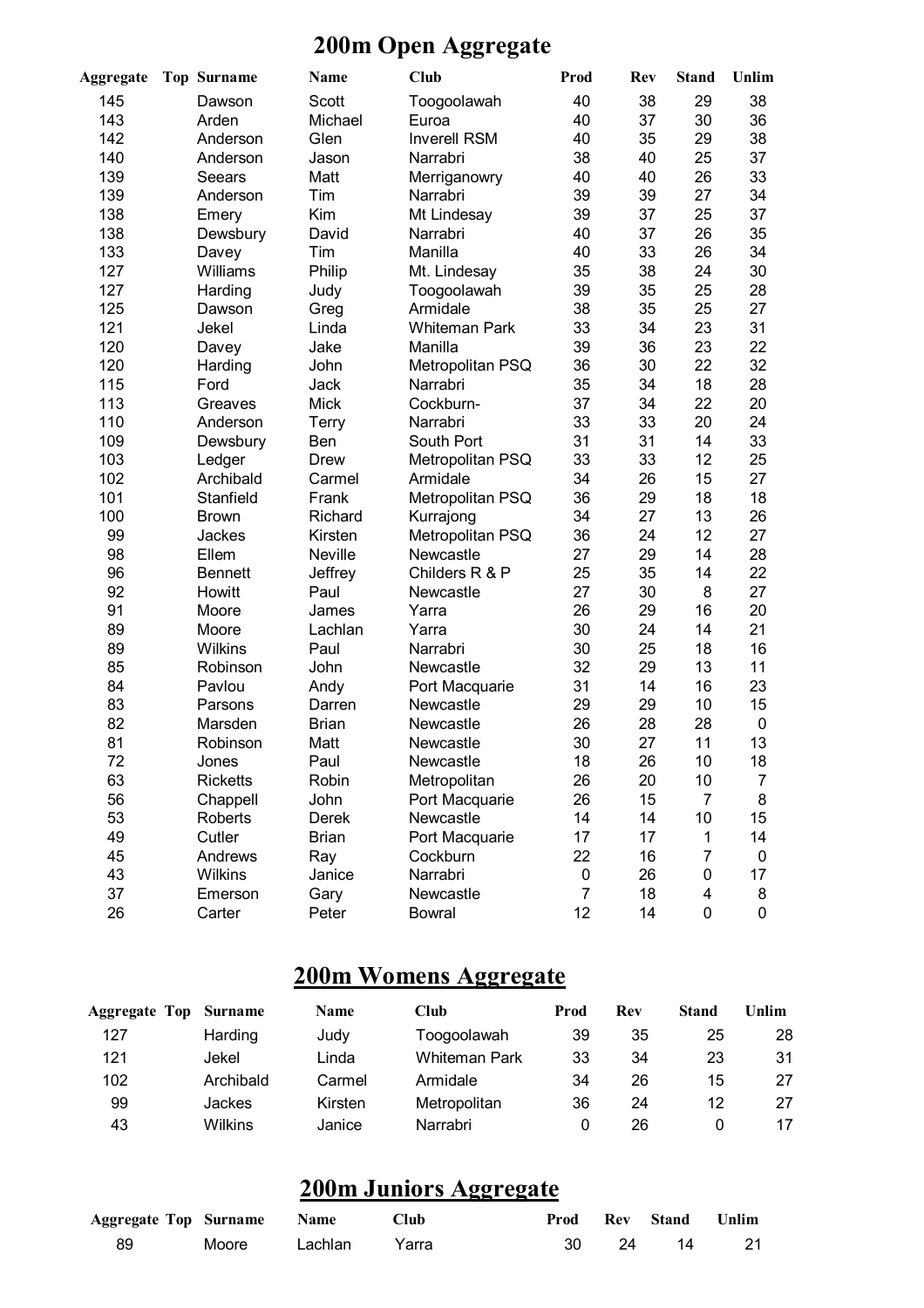| Name         | <b>Surname</b>  | <b>Club</b>          |            | Grade Grade | <b>Total</b>   | <b>Top</b>     | Chick Pig Turk Ram |                |                |                |
|--------------|-----------------|----------------------|------------|-------------|----------------|----------------|--------------------|----------------|----------------|----------------|
| Michael      | Arden           | Euroa                | <b>INT</b> |             | 40             | $\mathbf{1}$   | 10                 | 10             | 10             | 10             |
| Matt         | Seears          | Merriganowry         | <b>INT</b> |             | 40             | $\overline{c}$ | 10                 | 10             | 10             | 10             |
| David        | Dewsbury        | Narrabri             | <b>INT</b> |             | 40             | 3              | 10                 | 10             | 10             | 10             |
| Scott        | Dawson          | Toogoolawah          | <b>INT</b> |             | 40             | $\overline{4}$ | 10                 | 10             | 10             | 10             |
| Glen         | Anderson        | <b>Inverell RSM</b>  | <b>INT</b> |             | 40             | 5              | 10                 | 10             | 10             | 10             |
| Tim          | Davey           | Manilla              | <b>INT</b> |             | 40             | 6              | 10                 | 10             | 10             | 10             |
| Tim          | Anderson        | Narrabri             | <b>INT</b> |             | 39             | $\overline{7}$ | 10                 | 10             | 10             | 9              |
| Jake         | Davey           | Manilla              | <b>INT</b> |             | 39             | 8              | 10                 | 10             | 10             | 9              |
| Kim          | Emery           | Mt Lindesay          | <b>INT</b> |             | 39             | 9              | 10                 | 10             | 10             | 9              |
| Judy         | Harding         | Toogoolawah          | <b>INT</b> |             | 39             | 10             | 10                 | 10             | 10             | 9              |
| Jason        | Anderson        | Narrabri             | <b>INT</b> |             | 38             |                | 10                 | 10             | 8              | 10             |
| Greg         | Dawson          | Armidale             | <b>INT</b> |             | 38             |                | 10                 | 10             | 9              | 9              |
| <b>Mick</b>  | Greaves         | Cockburn-            | AAA        |             | 37             |                | 10                 | 9              | 10             | 8              |
| Kirsten      | Jackes          | Metropolitan         | <b>INT</b> |             | 36             |                | 10                 | 10             | 8              | 8              |
| Frank        | Stanfield       | Metropolitan         | AAA        |             | 36             |                | 10                 | 10             | 8              | 8              |
| John         | Harding         | Metropolitan         | <b>INT</b> |             | 36             |                | 10                 | 10             | 9              | $\overline{7}$ |
| Philip       | Williams        | Mt. Lindesay         | <b>INT</b> |             | 35             |                | 10                 | 9              | 6              | 10             |
| Jack         | Ford            | Narrabri             | AAA        |             | 35             |                | 10                 | 9              | 8              | 8              |
| Richard      | <b>Brown</b>    | Kurrajong            | <b>INT</b> |             | 34             |                | 9                  | 9              | 6              | 10             |
| Carmel       | Archibald       | Armidale             | AA         |             | 34             |                | 10                 | 9              | 9              | 6              |
| <b>Terry</b> | Anderson        | Narrabri             | AAA        |             | 33             |                | 8                  | 10             | $\overline{7}$ | 8              |
| <b>Drew</b>  | Ledger          | Metropolitan         | AA         |             | 33             |                | 10                 | 9              | $\overline{7}$ | 7              |
| Linda        | Jekel           | <b>Whiteman Park</b> | AAA        |             | 33             |                | 10                 | 10             | $\overline{7}$ | 6              |
| John         | Robinson        | Newcastle            | <b>AAA</b> |             | 32             |                | 8                  | 9              | 6              | 9              |
| Andy         | Pavlou          | Port Macquarie       | AAA        |             | 31             |                | 9                  | 9              | 8              | 5              |
| Ben          | Dewsbury        | South Port           | AA         |             | 31             |                | 9                  | 10             | 7              | 5              |
| Matt         | Robinson        | Newcastle            | AA         |             | 30             |                | 9                  | 6              | 8              | 7              |
| Lachlan      | Moore           | Yarra                | AA         |             | 30             |                | 8                  | 9              | 6              | 7              |
| Paul         | Wilkins         | Narrabri             | <b>INT</b> |             | 30             |                | 9                  | 9              | 8              | 4              |
| Darren       | Parsons         | Newcastle            | A          |             | 29             |                | 8                  | 9              | 3              | 9              |
| Paul         | Howitt          | Newcastle            | AA         |             | 27             |                | 7                  | $\overline{7}$ | 4              | 9              |
| Neville      | Ellem           | Newcastle            | <b>INT</b> |             | 27             |                | 9                  | 10             | 5              | 3              |
| John         | Chappell        | Port Macquarie       | AA         |             | 26             |                | 8                  | 6              | 6              | 6              |
| <b>Brian</b> | Marsden         | Newcastle            | <b>AAA</b> |             | 26             |                | 8                  | 9              | 4              | 5              |
| Robin        | <b>Ricketts</b> | Metropolitan         | AAA        |             | 26             |                | 7                  | 9              | $\overline{7}$ | 3              |
| James        | Moore           | Yarra                | AAA        |             | 26             |                | 10                 | 7              | 6              | 3              |
| Jeffrey      | <b>Bennett</b>  | Childers R & P       | AA         |             | 25             |                | $\overline{7}$     | $\overline{7}$ | 6              | 5              |
| Ray          | Andrews         | Cockburn             | B          |             | 22             |                | $\overline{7}$     | 5              | 5              | 5              |
| Paul         | Jones           | Newcastle            | AA         |             | 18             |                | 9                  | 3              | $\overline{2}$ | 4              |
| <b>Brian</b> | Cutler          | Port Macquarie       | AA         |             | 17             |                | 5                  | 5              | 4              | 3              |
| Derek        | Roberts         | Newcastle            | B          |             | 14             |                | 7                  | 3              | $\overline{2}$ | $\overline{2}$ |
| Peter        | Carter          | <b>Bowral</b>        | В          |             | 12             |                | 7                  | 4              | 1              | 0              |
| Gary         | Emerson         | Newcastle            | B          |             | $\overline{7}$ |                | 4                  | 3              | $\pmb{0}$      | 0              |

#### **200m Production Off Gun**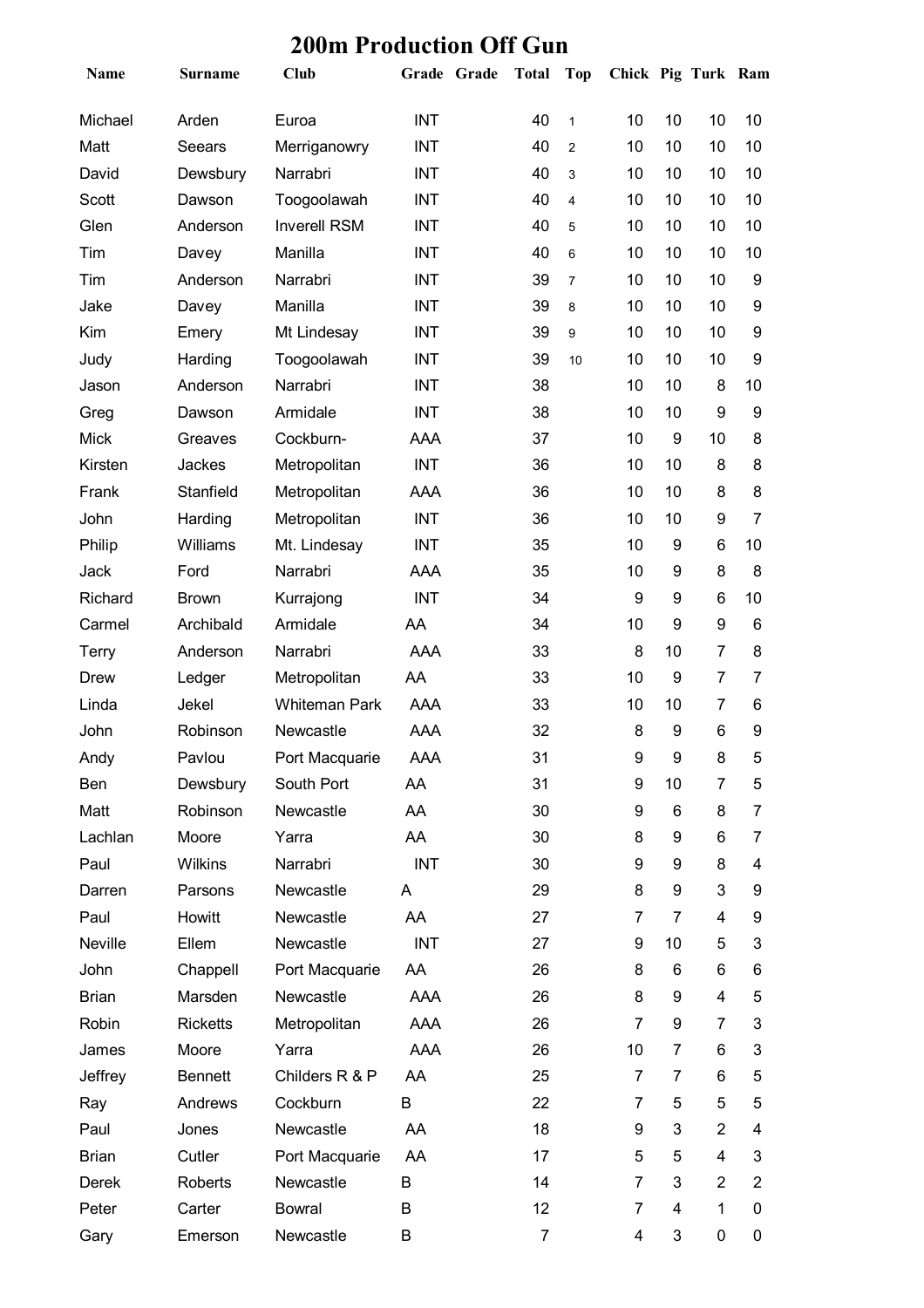| Name         | <b>Surname</b>  | <b>Club</b>          |            | Grade Grade | <b>Total</b> | Top            | Chick Pig Turk Ram |                |                |                |
|--------------|-----------------|----------------------|------------|-------------|--------------|----------------|--------------------|----------------|----------------|----------------|
| Matt         | Seears          | Merriganowry         | <b>INT</b> |             | 40           | $\mathbf{1}$   | 10                 | 10             | 10             | 10             |
| Jason        | Anderson        | Narrabri             | <b>INT</b> |             | 40           | $\overline{2}$ | 10                 | 10             | 10             | 10             |
| Tim          | Anderson        | Narrabri             | <b>INT</b> |             | 39           |                | 10                 | 10             | 10             | 9              |
| <b>Scott</b> | Dawson          | Toogoolawah          | <b>INT</b> |             | 38           |                | 9                  | 10             | 10             | 9              |
| Philip       | Williams        | Mt. Lindesay         | <b>AAA</b> |             | 38           |                | 10                 | 10             | 9              | 9              |
| Kim          | Emery           | Mt Lindesay          | <b>INT</b> |             | 37           |                | 10                 | 10             | 8              | 9              |
| Michael      | Arden           | Euroa                | <b>INT</b> |             | 37           |                | 10                 | 10             | 9              | 8              |
| David        | Dewsbury        | Narrabri             | <b>INT</b> |             | 37           |                | 10                 | 10             | 10             | 7              |
| Jake         | Davey           | Manilla              | <b>AAA</b> |             | 36           |                | 10                 | 9              | 9              | 8              |
| Greg         | Dawson          | Armidale             | <b>AAA</b> |             | 35           |                | 8                  | 10             | 9              | 8              |
| Glen         | Anderson        | <b>Inverell RSM</b>  | <b>INT</b> |             | 35           |                | 10                 | 9              | 9              | $\overline{7}$ |
| Jeffrey      | <b>Bennett</b>  | Childers R & P       | AA         |             | 35           |                | 10                 | 9              | 9              | 7              |
| Judy         | Harding         | Toogoolawah          | <b>INT</b> |             | 35           |                | 10                 | 10             | 9              | 6              |
| <b>Mick</b>  | Greaves         | Cockburn-            | <b>AAA</b> |             | 34           |                | 9                  | 10             | $\overline{7}$ | 8              |
| Jack         | Ford            | Narrabri             | <b>AAA</b> |             | 34           |                | 10                 | 10             | 6              | 8              |
| Linda        | Jekel           | <b>Whiteman Park</b> | AAA        |             | 34           |                | 10                 | 9              | 10             | 5              |
| Tim          | Davey           | Manilla              | <b>INT</b> |             | 33           |                | 7                  | 10             | $\overline{7}$ | 9              |
| Drew         | Ledger          | Metropolitan         | AAA        |             | 33           |                | 9                  | 9              | $\overline{7}$ | 8              |
| <b>Terry</b> | Anderson        | Narrabri             | <b>AAA</b> |             | 33           |                | 10                 | 8              | $\overline{7}$ | 8              |
| Ben          | Dewsbury        | South Port           | AA         |             | 31           |                | 8                  | 9              | 8              | 6              |
| Paul         | Howitt          | Newcastle            | A          |             | 30           |                | 8                  | 9              | 5              | 8              |
| John         | Harding         | Metropolitan         | <b>INT</b> |             | 30           |                | 10                 | 9              | $\overline{7}$ | 4              |
| Darren       | Parsons         | Newcastle            | AA         |             | 29           |                | 8                  | 8              | 6              | 7              |
| Neville      | Ellem           | Newcastle            | <b>INT</b> |             | 29           |                | 10                 | 8              | 4              | $\overline{7}$ |
| James        | Moore           | Yarra                | AA         |             | 29           |                | 10                 | 8              | 5              | 6              |
| Frank        | Stanfield       | Metropolitan         | AA         |             | 29           |                | 9                  | $\overline{7}$ | 8              | 5              |
| John         | Robinson        | Newcastle            | AAA        |             | 29           |                | 10                 | 10             | 5              | 4              |
| <b>Brian</b> | Marsden         | Newcastle            | AAA        |             | 28           |                | 10                 | 8              | 6              | 4              |
| Richard      | <b>Brown</b>    | Kurrajong            | <b>INT</b> |             | 27           |                | 9                  | 10             | 4              | 4              |
| Matt         | Robinson        | Newcastle            | A          |             | 27           |                | 9                  | 8              | $\overline{7}$ | 3              |
| Paul         | Jones           | Newcastle            | AA         |             | 26           |                | 5                  | 9              | $\overline{7}$ | 5              |
| Carmel       | Archibald       | Armidale             | AA         |             | 26           |                | 7                  | 8              | 6              | 5              |
| Janice       | <b>Wilkins</b>  | Narrabri             | AA         |             | 26           |                | 8                  | $\overline{7}$ | 6              | 5              |
| Paul         | <b>Wilkins</b>  | Narrabri             | AAA        |             | 25           |                | 8                  | 7              | 5              | 5              |
| Kirsten      | Jackes          | Metropolitan         | AAA        |             | 24           |                | 7                  | 7              | 5              | 5              |
| Lachlan      | Moore           | Yarra                | A          |             | 24           |                | 8                  | 7              | 5              | 4              |
| Robin        | <b>Ricketts</b> | Metropolitan         | AA         |             | 20           |                | 8                  | 6              | $\overline{2}$ | 4              |
| Gary         | Emerson         | Newcastle            | B          |             | 18           |                | 8                  | 4              | 3              | 3              |
| <b>Brian</b> | Cutler          | Port Macquarie       | A          |             | 17           |                | 2                  | 5              | 5              | 5              |
| Ray          | Andrews         | Cockburn             | B          |             | 16           |                | 6                  | $\overline{2}$ | 4              | 4              |
| John         | Chappell        | Port Macquarie       | A          |             | 15           |                | 4                  | 4              | 3              | 4              |
| <b>Derek</b> | Roberts         | Newcastle            | B          |             | 14           |                | 5                  | 3              | 3              | 3              |
| Andy         | Pavlou          | Port Macquarie       | AA         |             | 14           |                | 4                  | 4              | 4              | 2              |
| Peter        | Carter          | <b>Bowral</b>        | B          |             | 14           |                | 5                  | 5              | $\overline{2}$ | $\overline{2}$ |

### **200m Revolver Off Gun**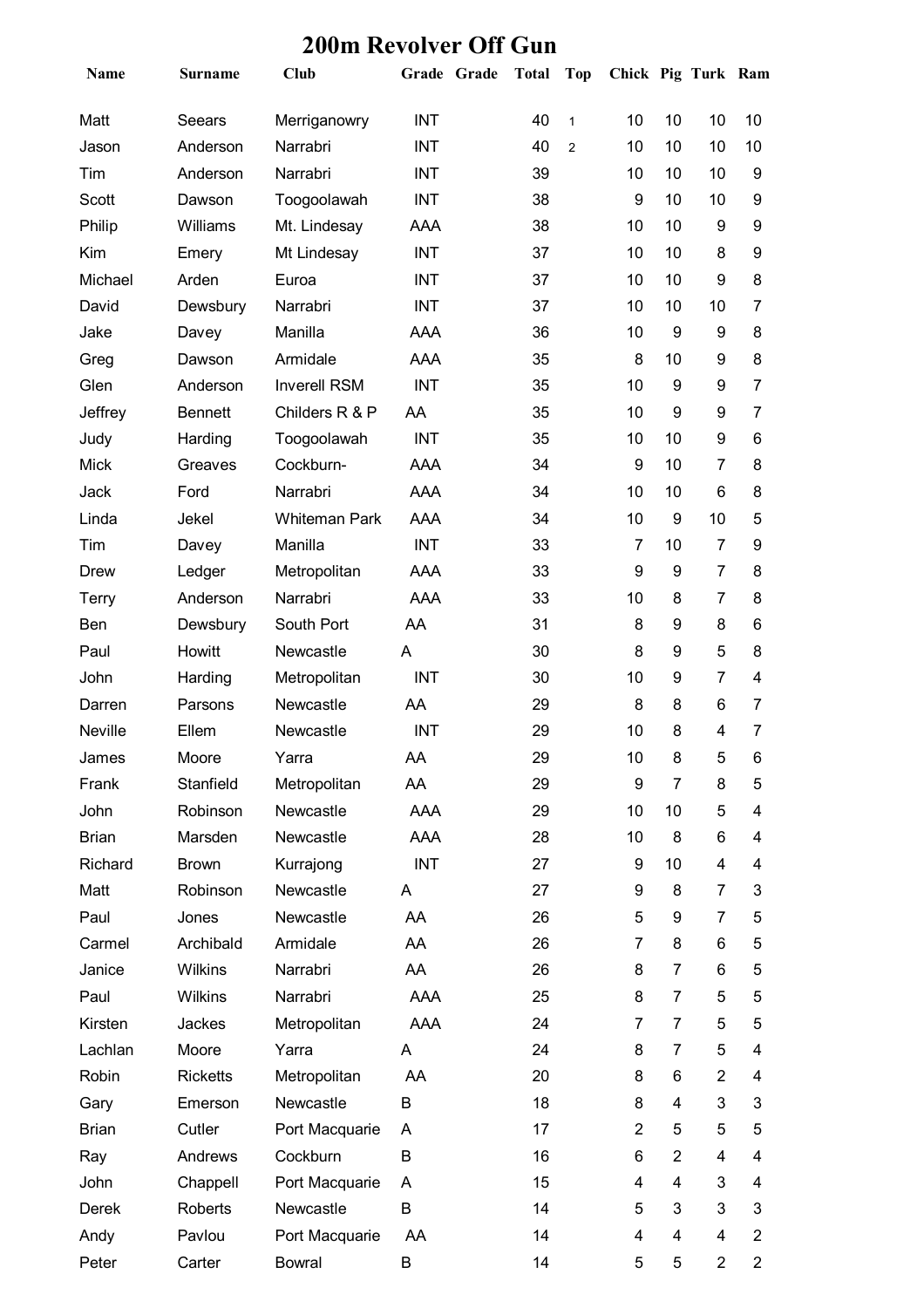| Name         | <b>Surname</b>  | <b>Club</b>          |            | Grade Grade | <b>Total</b>   | <b>Top</b>     | Chick Pig Turk Ram      |                |                |                |
|--------------|-----------------|----------------------|------------|-------------|----------------|----------------|-------------------------|----------------|----------------|----------------|
| Michael      | Arden           | Euroa                | <b>INT</b> |             | 30             |                | 8                       | 9              | 8              | 5              |
| Glen         | Anderson        | <b>Inverell RSM</b>  | <b>INT</b> |             | 29             | $\overline{2}$ | 10                      | 8              | 3              | 8              |
| <b>Scott</b> | Dawson          | Toogoolawah          | <b>INT</b> |             | 29             | 3              | 9                       | 9              | 5              | 6              |
| <b>Brian</b> | Marsden         | Newcastle            | <b>INT</b> |             | 28             |                | 8                       | 4              | $\overline{7}$ | 9              |
| Tim          | Anderson        | Narrabri             | <b>INT</b> |             | 27             |                | 9                       | 8              | $\overline{7}$ | 3              |
| Tim          | Davey           | Manilla              | <b>INT</b> |             | 26             |                | $\overline{7}$          | 8              | $\overline{4}$ | 7              |
| David        | Dewsbury        | Narrabri             | <b>INT</b> |             | 26             |                | 8                       | $\overline{7}$ | 6              | 5              |
| Matt         | Seears          | Merriganowry         | <b>INT</b> |             | 26             |                | 10                      | $\overline{7}$ | $\overline{4}$ | 5              |
| Kim          | Emery           | Mt Lindesay          | <b>INT</b> |             | 25             |                | 8                       | $\overline{7}$ | $\overline{2}$ | 8              |
| Greg         | Dawson          | Armidale             | <b>AAA</b> |             | 25             |                | 8                       | 9              | $\overline{2}$ | 6              |
| Jason        | Anderson        | Narrabri             | AAA        |             | 25             |                | 8                       | $\overline{7}$ | 5              | 5              |
| Judy         | Harding         | Toogoolawah          | <b>INT</b> |             | 25             |                | 7                       | $\overline{7}$ | $\overline{7}$ | 4              |
| Philip       | Williams        | Mt. Lindesay         | AAA        |             | 24             |                | 9                       | $\overline{7}$ | $\overline{4}$ | 4              |
| Linda        | Jekel           | <b>Whiteman Park</b> | AAA        |             | 23             |                | 5                       | 8              | 5              | 5              |
| Jake         | Davey           | Manilla              | <b>INT</b> |             | 23             |                | 6                       | 8              | $\overline{4}$ | 5              |
| <b>Mick</b>  | Greaves         | Cockburn-            | AAA        |             | 22             |                | 5                       | 7              | 4              | 6              |
| John         | Harding         | Metropolitan         | <b>INT</b> |             | 22             |                | $\overline{7}$          | 8              | 3              | 4              |
| <b>Terry</b> | Anderson        | Narrabri             | AAA        |             | 20             |                | 7                       | 6              | 3              | 4              |
| Frank        | Stanfield       | Metropolitan         | AAA        |             | 18             |                | 4                       | 6              | 4              | 4              |
| Paul         | Wilkins         | Narrabri             | AAA        |             | 18             |                | 6                       | 6              | $\overline{2}$ | 4              |
| Jack         | Ford            | Narrabri             | AA         |             | 18             |                | $\overline{7}$          | 6              | 1              | 4              |
| James        | Moore           | Yarra                | AA         |             | 16             |                | 3                       | 5              | 4              | 4              |
| Andy         | Pavlou          | Port Macquarie       | A          |             | 16             |                | 3                       | $\overline{7}$ | 2              | 4              |
| Carmel       | Archibald       | Armidale             | AA         |             | 15             |                | $6\phantom{1}$          | 6              | $\overline{2}$ | 1              |
| Lachlan      | Moore           | Yarra                | Α          |             | 14             |                | $\overline{\mathbf{c}}$ | 4              | 4              | 4              |
| Neville      | Ellem           | Newcastle            | <b>INT</b> |             | 14             |                | 3                       | 5              | $\mathbf{3}$   | 3              |
| Ben          | Dewsbury        | South Port           | A          |             | 14             |                | 5                       | 4              | 3              | $\overline{2}$ |
| Jeffrey      | <b>Bennett</b>  | Childers R & P       | AA         |             | 14             |                | 4                       | 5              | 4              | 1              |
| John         | Robinson        | Newcastle            | AAA        |             | 13             |                | 3                       | 5              | $\overline{2}$ | 3              |
| Richard      | <b>Brown</b>    | Kurrajong            | AA         |             | 13             |                | 3                       | $\overline{7}$ | $\overline{2}$ | 1              |
| <b>Drew</b>  | Ledger          | Metropolitan         | A          |             | 12             |                | 4                       | 3              | $\overline{2}$ | 3              |
| Kirsten      | Jackes          | Metropolitan         | A          |             | 12             |                | 5                       | 4              | $\overline{2}$ | 1              |
| Matt         | Robinson        | Newcastle            | AA         |             | 11             |                | 5                       | 4              | 0              | $\overline{2}$ |
| Darren       | Parsons         | Newcastle            | A          |             | 10             |                | 3                       | 3              | 2              | $\overline{c}$ |
| Paul         | Jones           | Newcastle            | AA         |             | 10             |                | 1                       | 5              | 3              | 1              |
| Derek        | Roberts         | Newcastle            | A          |             | 10             |                | 4                       | 5              | 0              | 1              |
| Robin        | <b>Ricketts</b> | Metropolitan         | A          |             | 10             |                | 6                       | 3              | 1              | 0              |
| Paul         | Howitt          | Newcastle            | A          |             | 8              |                | 1                       | 6              | 1              | 0              |
| Ray          | Andrews         | Cockburn             | A          |             | $\overline{7}$ |                | 0                       | $\overline{2}$ | 1              | 4              |
| John         | Chappell        | Port Macquarie       | A          |             | $\overline{7}$ |                | $\overline{2}$          | $\overline{2}$ | 1              | $\overline{2}$ |
| Gary         | Emerson         | Newcastle            | A          |             | 4              |                | 0                       | 4              | 0              | 0              |
| <b>Brian</b> | Cutler          | Port Macquarie       | B          |             | 1              |                | 1                       | 0              | $\pmb{0}$      | 0              |

## **200m Standing Off Gun**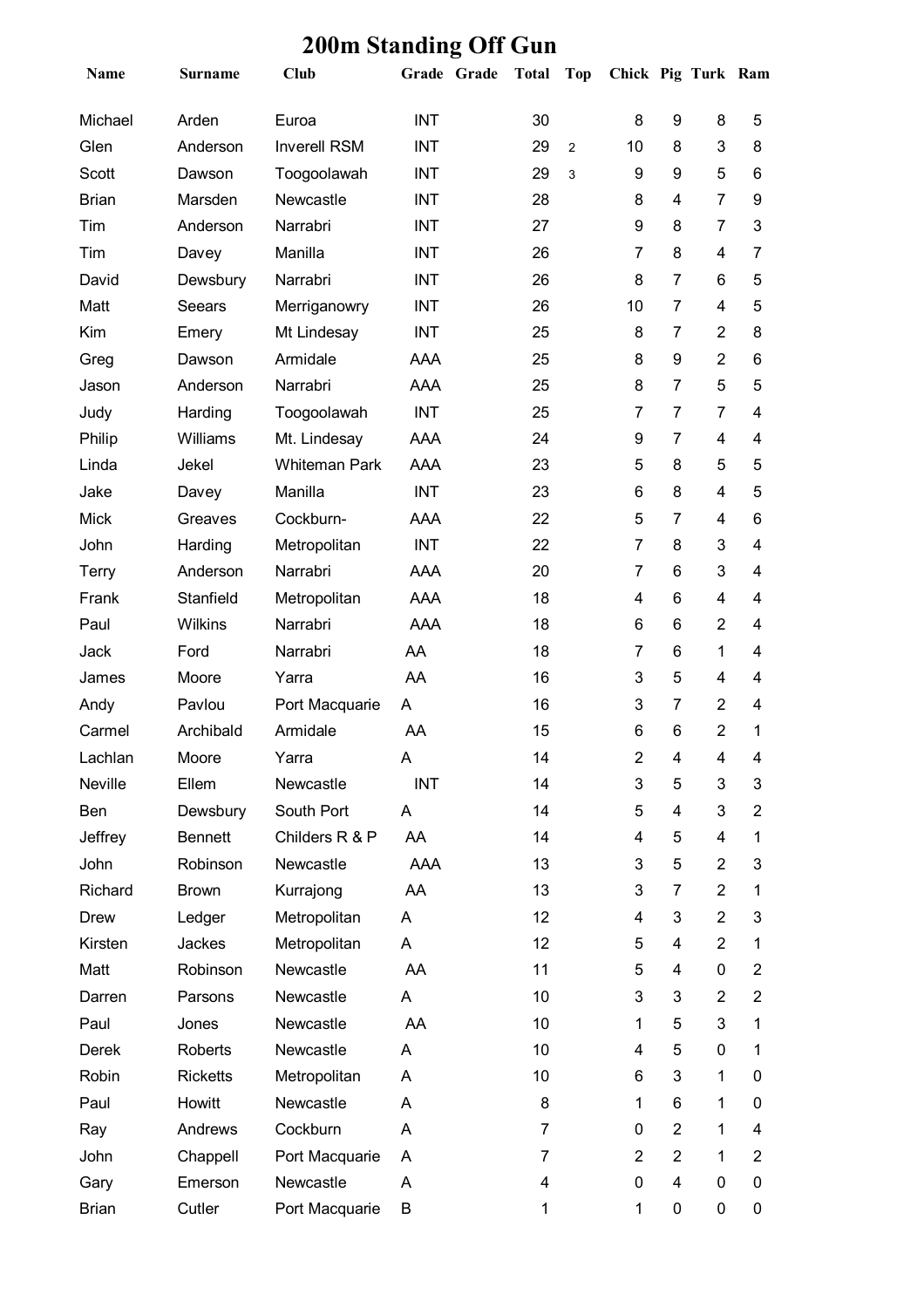## **200m Unlimited Half Off Gun**

| Name         | <b>Surname</b>  | <b>Club</b>          | Grade      | Grade Total |    | <b>Top</b>     | <b>Chick</b>   | Pig                     | Turk Ram                 |                          |
|--------------|-----------------|----------------------|------------|-------------|----|----------------|----------------|-------------------------|--------------------------|--------------------------|
| Glen         | Anderson        | <b>Inverell RSM</b>  | <b>INT</b> |             | 38 | $\mathbf{1}$   | 10             | 10                      | 9                        | 9                        |
| Scott        | Dawson          | Toogoolawah          | <b>INT</b> |             | 38 | $\overline{c}$ | 10             | 10                      | 9                        | 9                        |
| Kim          | Emery           | Mt Lindesay          | <b>INT</b> |             | 37 | 3              | 10             | 10                      | 9                        | 8                        |
| Jason        | Anderson        | Narrabri             | <b>AAA</b> |             | 37 | 4              | 10             | 10                      | 8                        | 9                        |
| Michael      | Arden           | Euroa                | <b>INT</b> |             | 36 |                | 10             | 10                      | 8                        | 8                        |
| David        | Dewsbury        | Narrabri             | <b>AAA</b> |             | 35 |                | 10             | 10                      | 8                        | $\overline{7}$           |
| Tim          | Davey           | Manilla              | AAA        |             | 34 |                | 10             | 10                      | 5                        | $\boldsymbol{9}$         |
| Tim          | Anderson        | Narrabri             | <b>INT</b> |             | 34 |                | 10             | 10                      | 7                        | $\overline{7}$           |
| Ben          | Dewsbury        | South Port           | AAA        |             | 33 |                | 8              | 10                      | 8                        | $\overline{7}$           |
| Matt         | Seears          | Merriganowry         | <b>INT</b> |             | 33 |                | 10             | 10                      | $\overline{7}$           | $\,6$                    |
| John         | Harding         | Metropolitan         | AAA        |             | 32 |                | 10             | 8                       | 8                        | $\,6$                    |
| Linda        | Jekel           | <b>Whiteman Park</b> | A          |             | 31 |                | 10             | 9                       | 6                        | $6\phantom{1}$           |
| Philip       | Williams        | Mt. Lindesay         | <b>AAA</b> |             | 30 |                | $\overline{7}$ | 8                       | 8                        | $\overline{7}$           |
| Neville      | Ellem           | Newcastle            | <b>AAA</b> |             | 28 |                | 9              | 8                       | 4                        | $\overline{7}$           |
| Jack         | Ford            | Narrabri             | AA         |             | 28 |                | 10             | 6                       | 6                        | 6                        |
| Judy         | Harding         | Toogoolawah          | AAA        |             | 28 |                | 9              | 8                       | $\overline{7}$           | $\overline{\mathbf{4}}$  |
| Carmel       | Archibald       | Armidale             | A          |             | 27 |                | 8              | 5                       | 7                        | $\overline{7}$           |
| Paul         | Howitt          | Newcastle            | A          |             | 27 |                | 8              | 9                       | $\overline{\mathcal{A}}$ | 6                        |
| Kirsten      | Jackes          | Metropolitan         | <b>AAA</b> |             | 27 |                | $\overline{7}$ | 8                       | 7                        | 5                        |
| Greg         | Dawson          | Armidale             | AA         |             | 27 |                | 10             | 9                       | 3                        | 5                        |
| Richard      | <b>Brown</b>    | Kurrajong            | AA         |             | 26 |                | 8              | 8                       | 5                        | 5                        |
| <b>Drew</b>  | Ledger          | Metropolitan         | AA         |             | 25 |                | 8              | 7                       | 6                        | 4                        |
| <b>Terry</b> | Anderson        | Narrabri             | AA         |             | 24 |                | 8              | 6                       | 4                        | 6                        |
| Andy         | Pavlou          | Port Macquarie       | AA         |             | 23 |                | 9              | 5                       | 5                        | 4                        |
| Jeffrey      | Bennett         | Childers R & P       | В          |             | 22 |                | 7              | 8                       | 3                        | 4                        |
| Jake         | Davey           | Manilla              | AAA        |             | 22 |                | 8              | 6                       | 5                        | 3                        |
| Lachlan      | Moore           | Yarra                | AA         |             | 21 |                | 8              | 5                       | 4                        | $\overline{\mathcal{A}}$ |
| James        | Moore           | Yarra                | AA         |             | 20 |                | 8              | 5                       | $\overline{2}$           | 5                        |
| <b>Mick</b>  | Greaves         | Cockburn-            | A          |             | 20 |                | $\overline{7}$ | 8                       | $\mathbf{1}$             | 4                        |
| Frank        | Stanfield       | Metropolitan         | AA         |             | 18 |                | 4              | 8                       | $\overline{2}$           | 4                        |
| Paul         | Jones           | Newcastle            | A          |             | 18 |                | $\overline{7}$ | $\overline{7}$          | $\mathbf{1}$             | 3                        |
| Janice       | Wilkins         | Narrabri             | A          |             | 17 |                | 7              | 7                       | $\overline{2}$           | $\mathbf 1$              |
| Paul         | Wilkins         | Narrabri             | AA         |             | 16 |                | 8              | $\overline{\mathbf{4}}$ | 1                        | 3                        |
| Darren       | Parsons         | Newcastle            | В          |             | 15 |                | 7              | 3                       | $\overline{2}$           | 3                        |
| Derek        | Roberts         | Newcastle            | B          |             | 15 |                | 6              | 6                       | 1                        | $\overline{2}$           |
| <b>Brian</b> | Cutler          | Port Macquarie       | B          |             | 14 |                | 5              | 4                       | 3                        | $\overline{2}$           |
| Matt         | Robinson        | Newcastle            | B          |             | 13 |                | $\overline{7}$ | 4                       | $\mathbf 0$              | $\boldsymbol{2}$         |
| John         | Robinson        | Newcastle            | A          |             | 11 |                | 6              | $\mathbf 1$             | $\overline{2}$           | $\overline{2}$           |
| John         | Chappell        | Port Macquarie       | B          |             | 8  |                | 4              | $\mathbf 1$             | $\overline{2}$           | $\mathbf 1$              |
| Gary         | Emerson         | Newcastle            | B          |             | 8  |                | 4              | $\overline{2}$          | 1                        | 1                        |
| Robin        | <b>Ricketts</b> | Metropolitan         | B          |             | 7  |                | 4              | $\overline{2}$          | 0                        | 1                        |
| Peter        | Carter          | <b>Bowral</b>        | В          |             | 0  |                | 0              | 0                       | 0                        | 0                        |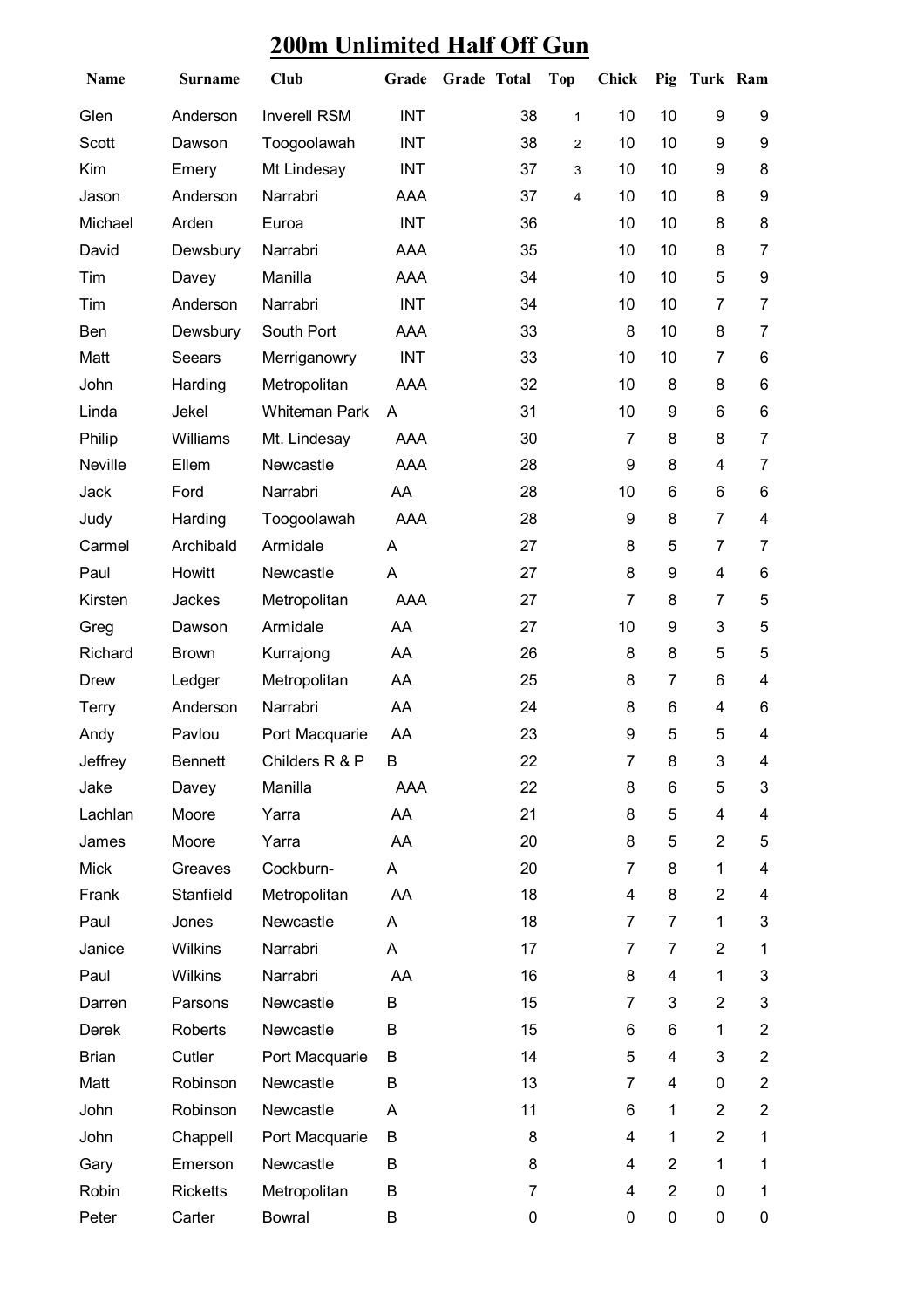| <b>200m Production Open Teams</b> |                |                          |              |     |                |     |  |  |  |  |  |
|-----------------------------------|----------------|--------------------------|--------------|-----|----------------|-----|--|--|--|--|--|
| <b>Name</b>                       | <b>Surname</b> | <b>Total</b>             | <b>Chick</b> | Pig | Turk           | Ram |  |  |  |  |  |
| Score                             | 80             |                          |              |     |                |     |  |  |  |  |  |
| Team                              | <b>NSW</b>     |                          |              |     |                |     |  |  |  |  |  |
| Team TieBreak Placing             |                |                          |              |     |                |     |  |  |  |  |  |
| Glen                              | Anderson       | 40                       | 10           | 10  | 10             | 10  |  |  |  |  |  |
| David                             | Dewsbury       | 40                       | 10           | 10  | 10             | 10  |  |  |  |  |  |
|                                   |                | <b>Team Animal Count</b> | 20           | 20  | 20             | 20  |  |  |  |  |  |
| Score                             | 75             |                          |              |     |                |     |  |  |  |  |  |
| Team                              | QLD            |                          |              |     |                |     |  |  |  |  |  |
| Team TieBreak Placing             |                |                          |              |     |                |     |  |  |  |  |  |
| Judy                              | Harding        | 39                       | 10           | 10  | 10             | 9   |  |  |  |  |  |
| Kirsten                           | Jackes         | 36                       | 10           | 10  | 8              | 8   |  |  |  |  |  |
|                                   |                | <b>Team Animal Count</b> | 20           | 20  | 18             | 17  |  |  |  |  |  |
| Score                             | 70             |                          |              |     |                |     |  |  |  |  |  |
| Team                              | <b>VIC</b>     |                          |              |     |                |     |  |  |  |  |  |
| Team TieBreak Placing             |                |                          |              |     |                |     |  |  |  |  |  |
| Michael                           | Arden          | 40                       | 10           | 10  | 10             | 10  |  |  |  |  |  |
| Lachlan                           | Moore          | 30                       | 8            | 9   | 6              | 7   |  |  |  |  |  |
|                                   |                | <b>Team Animal Count</b> | 18           | 19  | 16             | 17  |  |  |  |  |  |
| Score                             | 70             |                          |              |     |                |     |  |  |  |  |  |
| Team                              | <b>WA</b>      |                          |              |     |                |     |  |  |  |  |  |
| Team TieBreak Placing             |                |                          |              |     |                |     |  |  |  |  |  |
| <b>Mick</b>                       | Greaves        | 37                       | 10           | 9   | 10             | 8   |  |  |  |  |  |
| Linda                             | Jekel          | 33                       | 10           | 10  | $\overline{7}$ | 6   |  |  |  |  |  |
|                                   |                | <b>Team Animal Count</b> | 20           | 19  | 17             | 14  |  |  |  |  |  |

# **200m Revolver Open Teams**

| Name                  | <b>Surname</b> | <b>Total</b>             | <b>Chick</b> | Pig | Turk | Ram |
|-----------------------|----------------|--------------------------|--------------|-----|------|-----|
| Score                 | 77             |                          |              |     |      |     |
| Team                  | <b>NSW</b>     |                          |              |     |      |     |
| Team TieBreak Placing |                |                          |              |     |      |     |
| Jason                 | Anderson       | 40                       | 10           | 10  | 10   | 10  |
| Kim                   | Emery          | 37                       | 10           | 10  | 8    | 9   |
|                       |                | <b>Team Animal Count</b> | 20           | 20  | 18   | 19  |
| Score                 | 68             |                          |              |     |      |     |
| Team                  | WA             |                          |              |     |      |     |
| Team TieBreak Placing |                |                          |              |     |      |     |
| Linda                 | Jekel          | 34                       | 10           | 9   | 10   | 5   |
| <b>Mick</b>           | Greaves        | 34                       | 9            | 10  | 7    | 8   |
|                       |                | <b>Team Animal Count</b> | 19           | 19  | 17   | 13  |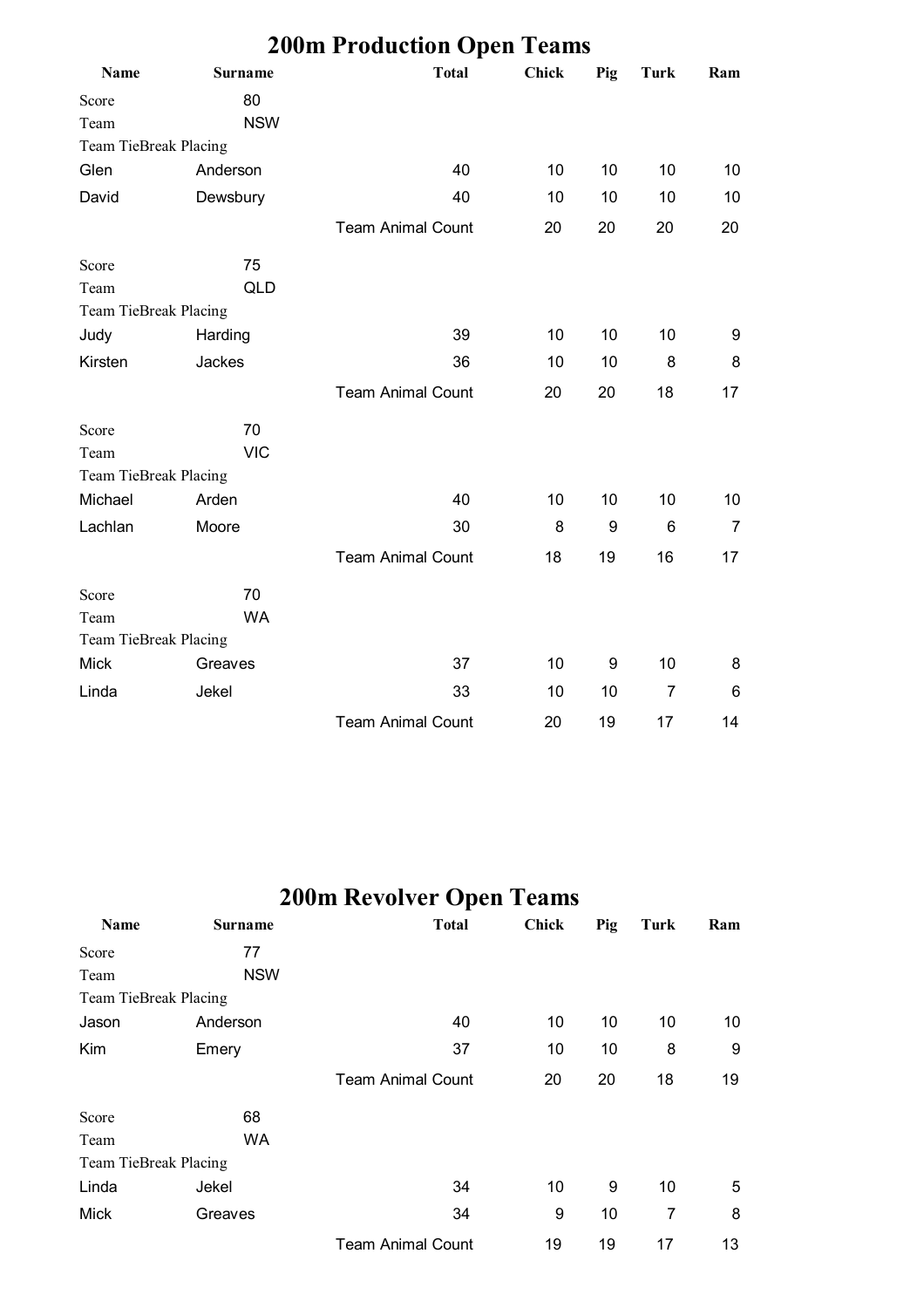| Score                 | 66         |                          |    |    |    |    |
|-----------------------|------------|--------------------------|----|----|----|----|
| Team                  | <b>VIC</b> |                          |    |    |    |    |
| Team TieBreak Placing |            |                          |    |    |    |    |
| Michael               | Arden      | 37                       | 10 | 10 | 9  | 8  |
| James                 | Moore      | 29                       | 10 | 8  | 5  | 6  |
|                       |            | <b>Team Animal Count</b> | 20 | 18 | 14 | 14 |
| Score                 | 65         |                          |    |    |    |    |
| Team                  | QLD        |                          |    |    |    |    |
| Team TieBreak Placing |            |                          |    |    |    |    |
| Judy                  | Harding    | 35                       | 10 | 10 | 9  | 6  |
| John                  | Harding    | 30                       | 10 | 9  | 7  | 4  |
|                       |            | <b>Team Animal Count</b> | 20 | 19 | 16 | 10 |

# **200m Standing Open Teams**

| Name                  | <b>Surname</b> | <b>Total</b>             | <b>Chick</b>   | Pig            | <b>Turk</b>             | Ram |
|-----------------------|----------------|--------------------------|----------------|----------------|-------------------------|-----|
| Score                 | 54             |                          |                |                |                         |     |
| Team                  | <b>NSW</b>     |                          |                |                |                         |     |
| Team TieBreak Placing |                |                          |                |                |                         |     |
| Glen                  | Anderson       | 29                       | 10             | 8              | 3                       | 8   |
| Kim                   | Emery          | 25                       | 8              | $\overline{7}$ | $\overline{2}$          | 8   |
|                       |                | <b>Team Animal Count</b> | 18             | 15             | 5                       | 16  |
| Score                 | 47             |                          |                |                |                         |     |
| Team                  | <b>QLD</b>     |                          |                |                |                         |     |
| Team TieBreak Placing |                |                          |                |                |                         |     |
| Judy                  | Harding        | 25                       | 7              | 7              | 7                       | 4   |
| John                  | Harding        | 22                       | $\overline{7}$ | 8              | 3                       | 4   |
|                       |                | <b>Team Animal Count</b> | 14             | 15             | 10                      | 8   |
| Score                 | 46             |                          |                |                |                         |     |
| Team                  | <b>VIC</b>     |                          |                |                |                         |     |
| Team TieBreak Placing |                |                          |                |                |                         |     |
| Michael               | Arden          | 30                       | 8              | 9              | 8                       | 5   |
| James                 | Moore          | 16                       | 3              | 5              | $\overline{\mathbf{4}}$ | 4   |
|                       |                | <b>Team Animal Count</b> | 11             | 14             | 12                      | 9   |
| Score                 | 45             |                          |                |                |                         |     |
| Team                  | <b>WA</b>      |                          |                |                |                         |     |
| Team TieBreak Placing |                |                          |                |                |                         |     |
| Linda                 | Jekel          | 23                       | 5              | 8              | 5                       | 5   |
| <b>Mick</b>           | Greaves        | 22                       | 5              | $\overline{7}$ | $\overline{\mathbf{4}}$ | 6   |
|                       |                | <b>Team Animal Count</b> | 10             | 15             | 9                       | 11  |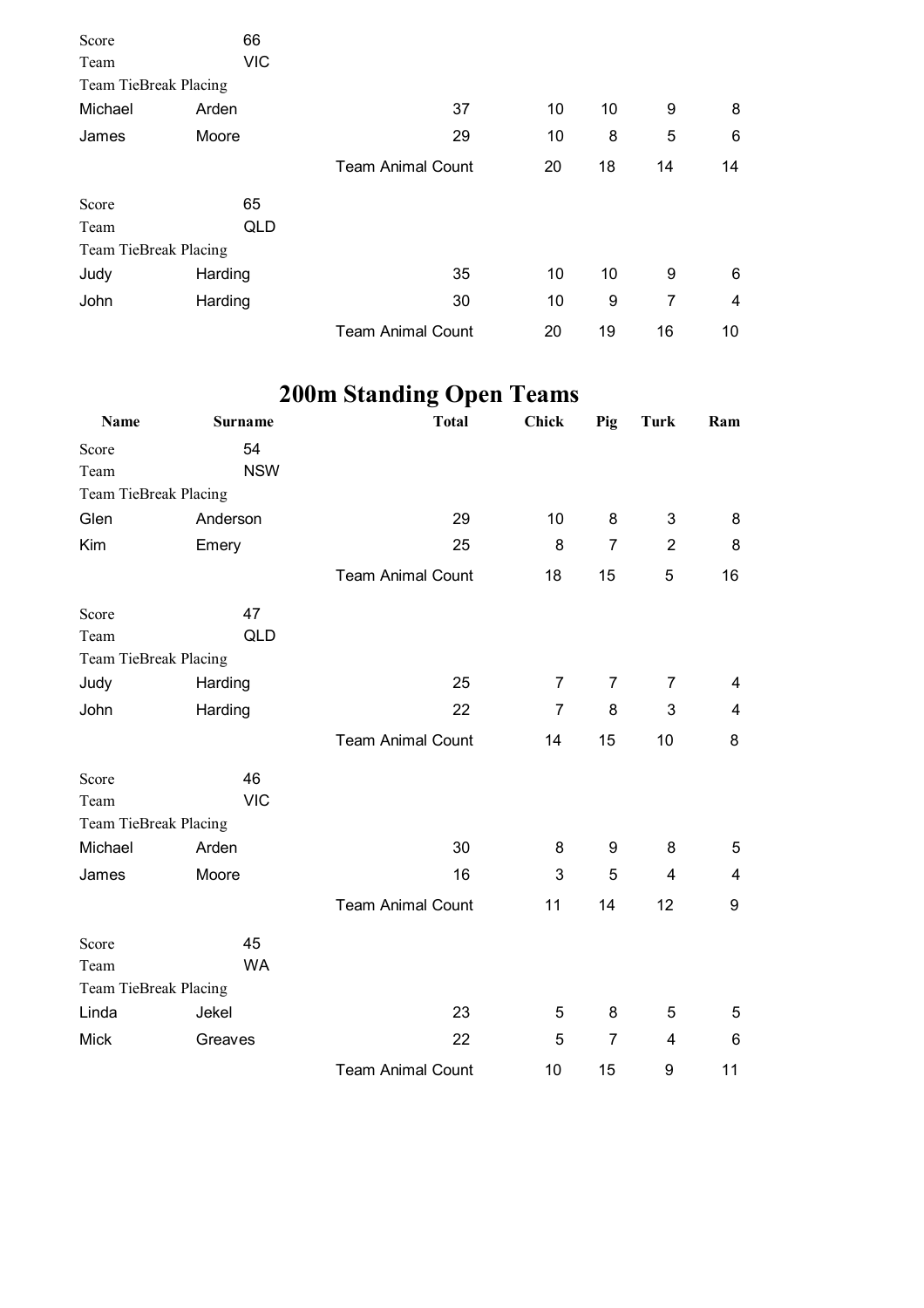|                       | <b>200m Unlimited Open Teams</b> |                          |                |                  |                |     |  |  |  |  |  |
|-----------------------|----------------------------------|--------------------------|----------------|------------------|----------------|-----|--|--|--|--|--|
| <b>Name</b>           | <b>Surname</b>                   | <b>Total</b>             | <b>Chick</b>   | Pig              | Turk           | Ram |  |  |  |  |  |
| Score                 | 71                               |                          |                |                  |                |     |  |  |  |  |  |
| Team                  | <b>NSW</b>                       |                          |                |                  |                |     |  |  |  |  |  |
| Team TieBreak Placing |                                  |                          |                |                  |                |     |  |  |  |  |  |
| Kim                   | Emery                            | 37                       | 10             | 10               | 9              | 8   |  |  |  |  |  |
| Tim                   | Anderson                         | 34                       | 10             | 10               | $\overline{7}$ | 7   |  |  |  |  |  |
|                       |                                  | <b>Team Animal Count</b> | 20             | 20               | 16             | 15  |  |  |  |  |  |
| Score                 | 60                               |                          |                |                  |                |     |  |  |  |  |  |
| Team                  | QLD                              |                          |                |                  |                |     |  |  |  |  |  |
| Team TieBreak Placing |                                  |                          |                |                  |                |     |  |  |  |  |  |
| John                  | Harding                          | 32                       | 10             | 8                | 8              | 6   |  |  |  |  |  |
| Judy                  | Harding                          | 28                       | 9              | 8                | 7              | 4   |  |  |  |  |  |
|                       |                                  | <b>Team Animal Count</b> | 19             | 16               | 15             | 10  |  |  |  |  |  |
| Score                 | 57                               |                          |                |                  |                |     |  |  |  |  |  |
| Team                  | <b>VIC</b>                       |                          |                |                  |                |     |  |  |  |  |  |
| Team TieBreak Placing |                                  |                          |                |                  |                |     |  |  |  |  |  |
| Michael               | Arden                            | 36                       | 10             | 10               | 8              | 8   |  |  |  |  |  |
| Lachlan               | Moore                            | 21                       | 8              | 5                | $\overline{4}$ | 4   |  |  |  |  |  |
|                       |                                  | <b>Team Animal Count</b> | 18             | 15               | 12             | 12  |  |  |  |  |  |
| Score                 | 51                               |                          |                |                  |                |     |  |  |  |  |  |
| Team                  | <b>WA</b>                        |                          |                |                  |                |     |  |  |  |  |  |
| Team TieBreak Placing |                                  |                          |                |                  |                |     |  |  |  |  |  |
| Linda                 | Jekel                            | 31                       | 10             | $\boldsymbol{9}$ | 6              | 6   |  |  |  |  |  |
| <b>Mick</b>           | Greaves                          | 20                       | $\overline{7}$ | 8                | $\mathbf{1}$   | 4   |  |  |  |  |  |
|                       |                                  | <b>Team Animal Count</b> | 17             | 17               | $\overline{7}$ | 10  |  |  |  |  |  |

# **200m Aggregate Open Teams**

|                          |            | Name  | <b>Surname</b> | <b>Total</b> | Chick |    | Pig Turk Ram |                 |
|--------------------------|------------|-------|----------------|--------------|-------|----|--------------|-----------------|
|                          |            |       |                |              |       |    |              |                 |
| Team                     | <b>NSW</b> |       |                |              |       |    |              |                 |
| Score<br><b>TieBreak</b> |            | 80    |                |              |       |    |              |                 |
| Production200m           |            |       |                |              |       |    |              |                 |
|                          |            | Glen  | Anderson       | 40           | 10    | 10 | 10           | 10              |
|                          |            | David | Dewsbury       | 40           | 10    | 10 | 10           | 10              |
| Team                     | <b>NSW</b> |       |                |              |       |    |              |                 |
| Score<br><b>TieBreak</b> |            | 77    |                |              |       |    |              |                 |
| Revolver200m             |            |       |                |              |       |    |              |                 |
|                          |            | Jason | Anderson       | 40           | 10    | 10 | 10           | 10 <sup>°</sup> |
|                          |            | Kim   | Emery          | 37           | 10    | 10 | 8            | 9               |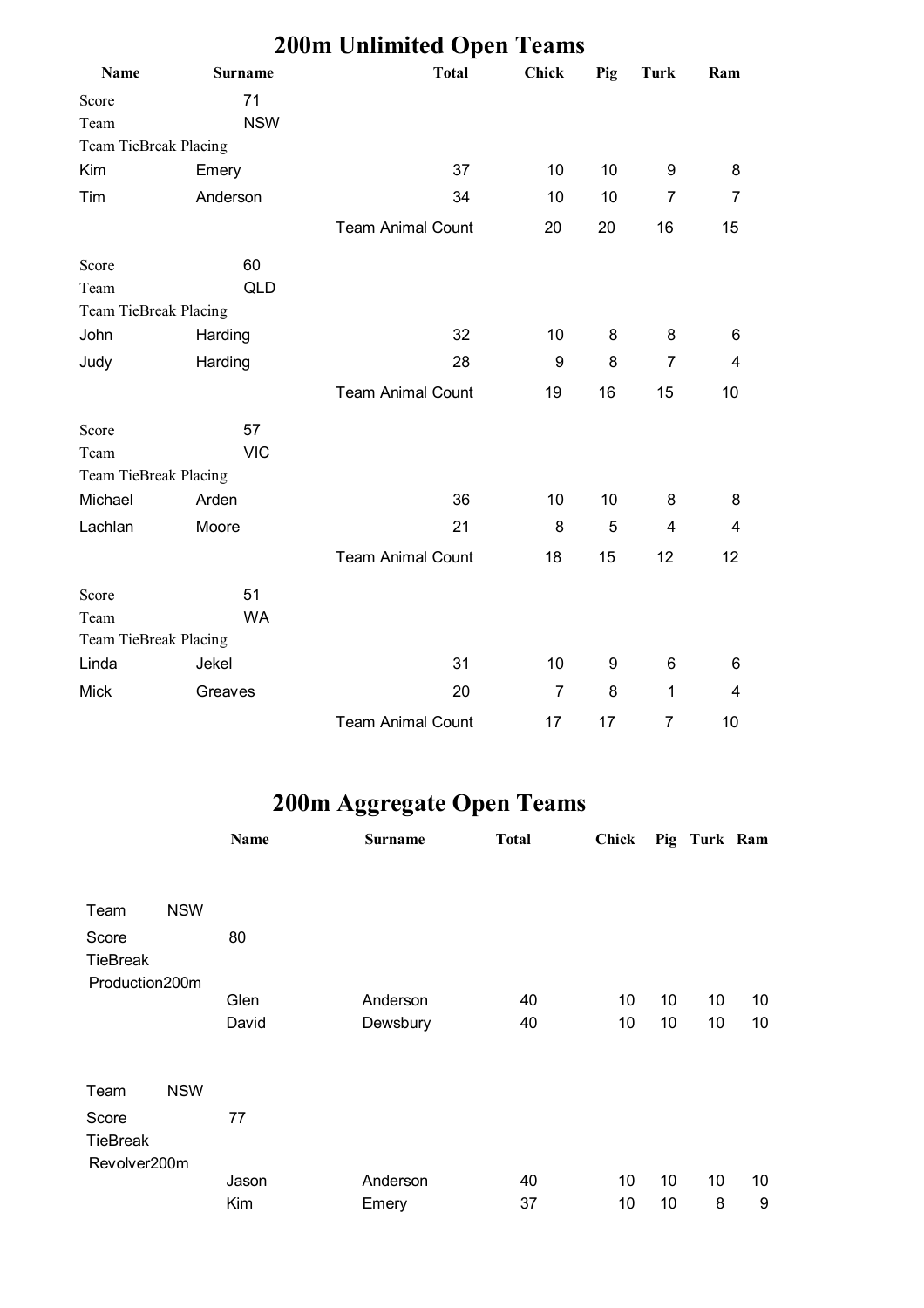| Team                                      | <b>NSW</b> |             |                |              |                 |                  |                           |                         |
|-------------------------------------------|------------|-------------|----------------|--------------|-----------------|------------------|---------------------------|-------------------------|
| Score<br><b>TieBreak</b><br>Standing200m  |            | 54          |                |              |                 |                  |                           |                         |
|                                           |            | Glen        | Anderson       | 29           | 10              | 8                | $\ensuremath{\mathsf{3}}$ | 8                       |
|                                           |            | Kim         | Emery          | 25           | $\bf 8$         | $\overline{7}$   | $\overline{2}$            | 8                       |
| Team                                      | <b>NSW</b> |             |                |              |                 |                  |                           |                         |
| Score<br><b>TieBreak</b><br>Unlimited200m |            | 71          |                |              |                 |                  |                           |                         |
|                                           |            | Kim         | Emery          | 37           | 10              | 10               | 9                         | 8                       |
|                                           |            | Tim         | Anderson       | 34           | 10              | 10               | $\overline{7}$            | $\overline{7}$          |
| Team                                      | <b>QLD</b> |             |                |              |                 |                  |                           |                         |
| Score<br><b>TieBreak</b>                  |            | 75          |                |              |                 |                  |                           |                         |
| Production200m                            |            | Judy        | Harding        | 39           | 10              | 10               | 10                        | 9                       |
|                                           |            | Kirsten     | Jackes         | 36           | 10              | 10               | 8                         | 8                       |
| Team                                      | QLD        |             |                |              |                 |                  |                           |                         |
| Score<br><b>TieBreak</b>                  |            | 65          |                |              |                 |                  |                           |                         |
| Revolver200m                              |            | Judy        | Harding        | 35           | 10              | 10               | 9                         | 6                       |
|                                           |            | John        | Harding        | 30           | 10              | $\boldsymbol{9}$ | $\overline{7}$            | $\overline{\mathbf{4}}$ |
| Team                                      | QLD        |             |                |              |                 |                  |                           |                         |
| Score<br><b>TieBreak</b>                  |            | 47          |                |              |                 |                  |                           |                         |
| Standing200m                              |            | Judy        | Harding        | 25           | $\overline{7}$  | $\overline{7}$   | 7                         | 4                       |
|                                           |            | John        | Harding        | 22           | $\overline{7}$  | $\bf 8$          | $\mathfrak{S}$            | $\overline{4}$          |
| Team                                      | QLD        |             |                |              |                 |                  |                           |                         |
| Score<br><b>TieBreak</b><br>Unlimited200m |            | 60          |                |              |                 |                  |                           |                         |
|                                           |            | John        | Harding        | 32           | 10 <sup>°</sup> | 8                | 8                         | 6                       |
|                                           |            | Judy        | Harding        | 28           | 9               | 8                | $\overline{7}$            | $\overline{4}$          |
|                                           |            | <b>Name</b> | <b>Surname</b> | <b>Total</b> | <b>Chick</b>    |                  | Pig Turk Ram              |                         |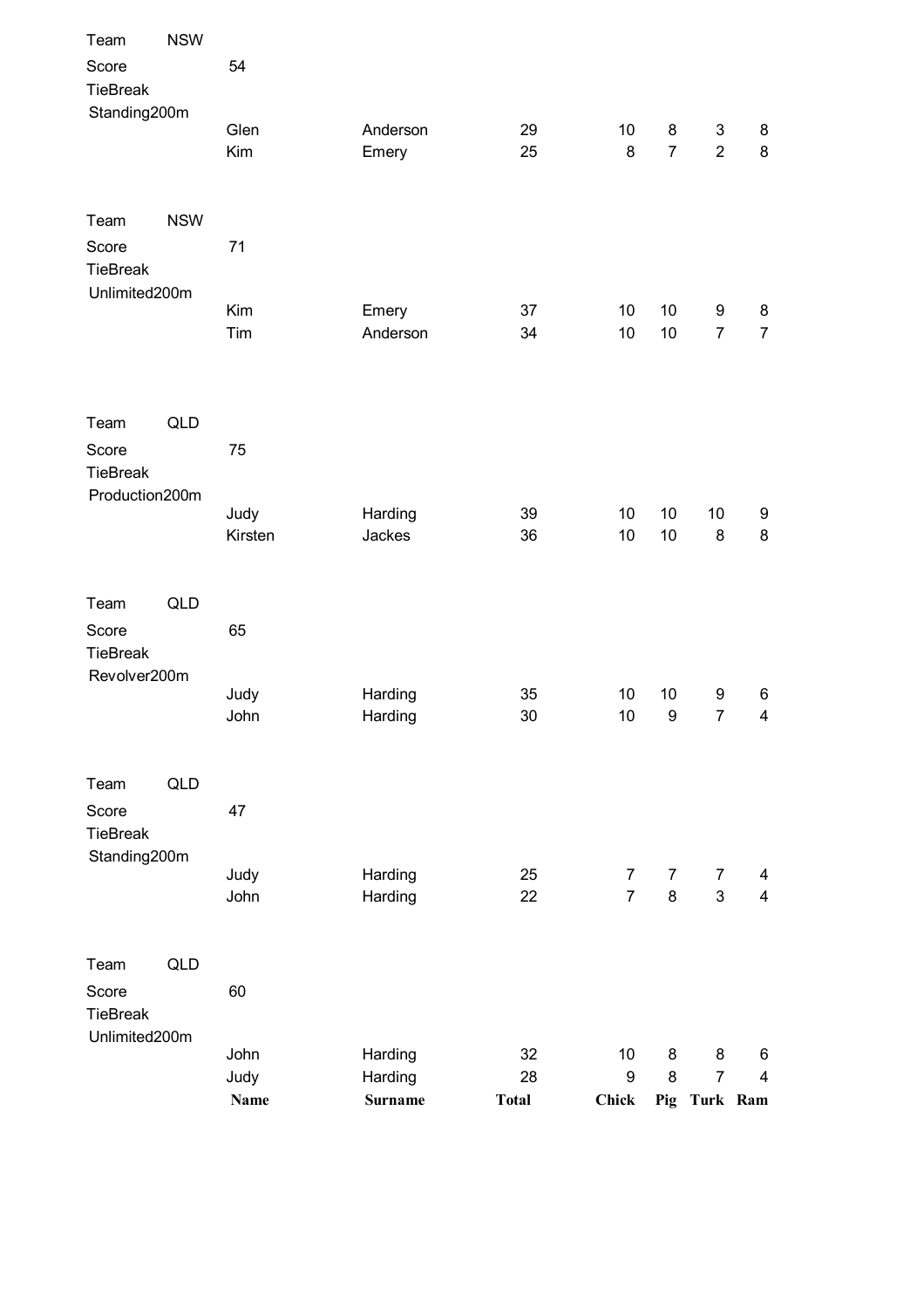| Team                     | WA         |                  |                |          |                  |                  |                         |                         |
|--------------------------|------------|------------------|----------------|----------|------------------|------------------|-------------------------|-------------------------|
| Score<br>TieBreak        |            | 70               |                |          |                  |                  |                         |                         |
| Production200m           |            | Mick             | Greaves        | 37       | 10               | 9                | 10                      | 8                       |
|                          |            | Linda            | Jekel          | 33       | 10               | 10               | $\overline{7}$          | $\,6\,$                 |
|                          |            |                  |                |          |                  |                  |                         |                         |
| Team                     | WA         |                  |                |          |                  |                  |                         |                         |
| Score<br><b>TieBreak</b> |            | 68               |                |          |                  |                  |                         |                         |
| Revolver200m             |            | Mick             | Greaves        | 34       | $\boldsymbol{9}$ | 10               | $\overline{7}$          | 8                       |
|                          |            | Linda            | Jekel          | 34       | 10               | $\boldsymbol{9}$ | 10                      | $\sqrt{5}$              |
| Team                     | <b>WA</b>  |                  |                |          |                  |                  |                         |                         |
| Score<br>TieBreak        |            | 45               |                |          |                  |                  |                         |                         |
| Standing200m             |            | Linda            | Jekel          | 23       | 5                | 8                | 5                       | 5                       |
|                          |            | Mick             | Greaves        | 22       | 5                | $\overline{7}$   | $\overline{\mathbf{4}}$ | 6                       |
|                          |            |                  |                |          |                  |                  |                         |                         |
| Team                     | WA         |                  |                |          |                  |                  |                         |                         |
| Score<br>TieBreak        |            | 51               |                |          |                  |                  |                         |                         |
| Unlimited200m            |            | Linda            | Jekel          | 31       | 10               | 9                | 6                       | 6                       |
|                          |            | Mick             | Greaves        | 20       | $\overline{7}$   | 8                | 1                       | $\overline{\mathbf{4}}$ |
|                          |            |                  |                |          |                  |                  |                         |                         |
| Team                     | <b>VIC</b> |                  |                |          |                  |                  |                         |                         |
| Score                    |            | 70               |                |          |                  |                  |                         |                         |
| TieBreak                 |            |                  |                |          |                  |                  |                         |                         |
| Production200m           |            | Michael          | Arden          | 40       | 10               | 10               | 10                      | $10$                    |
|                          |            | Lachlan          | Moore          | 30       | $\bf 8$          | $\boldsymbol{9}$ | $\,6$                   | $\overline{7}$          |
| Team                     | <b>VIC</b> |                  |                |          |                  |                  |                         |                         |
| Score                    |            | 66               |                |          |                  |                  |                         |                         |
| <b>TieBreak</b>          |            |                  |                |          |                  |                  |                         |                         |
| Revolver200m             |            |                  |                |          |                  |                  |                         |                         |
|                          |            | Michael<br>James | Arden<br>Moore | 37<br>29 | 10<br>10         | 10<br>8          | 9<br>5                  | 8<br>6                  |
|                          |            |                  |                |          |                  |                  |                         |                         |
| Team                     | <b>VIC</b> |                  |                |          |                  |                  |                         |                         |
| Score                    |            | 57               |                |          |                  |                  |                         |                         |
| <b>TieBreak</b>          |            |                  |                |          |                  |                  |                         |                         |
| Unlimited200m            |            | Michael          | Arden          | 36       | 10               | 10               | 8                       | 8                       |
|                          |            | Lachlan          | Moore          | 21       | 8                | 5                | 4                       | 4                       |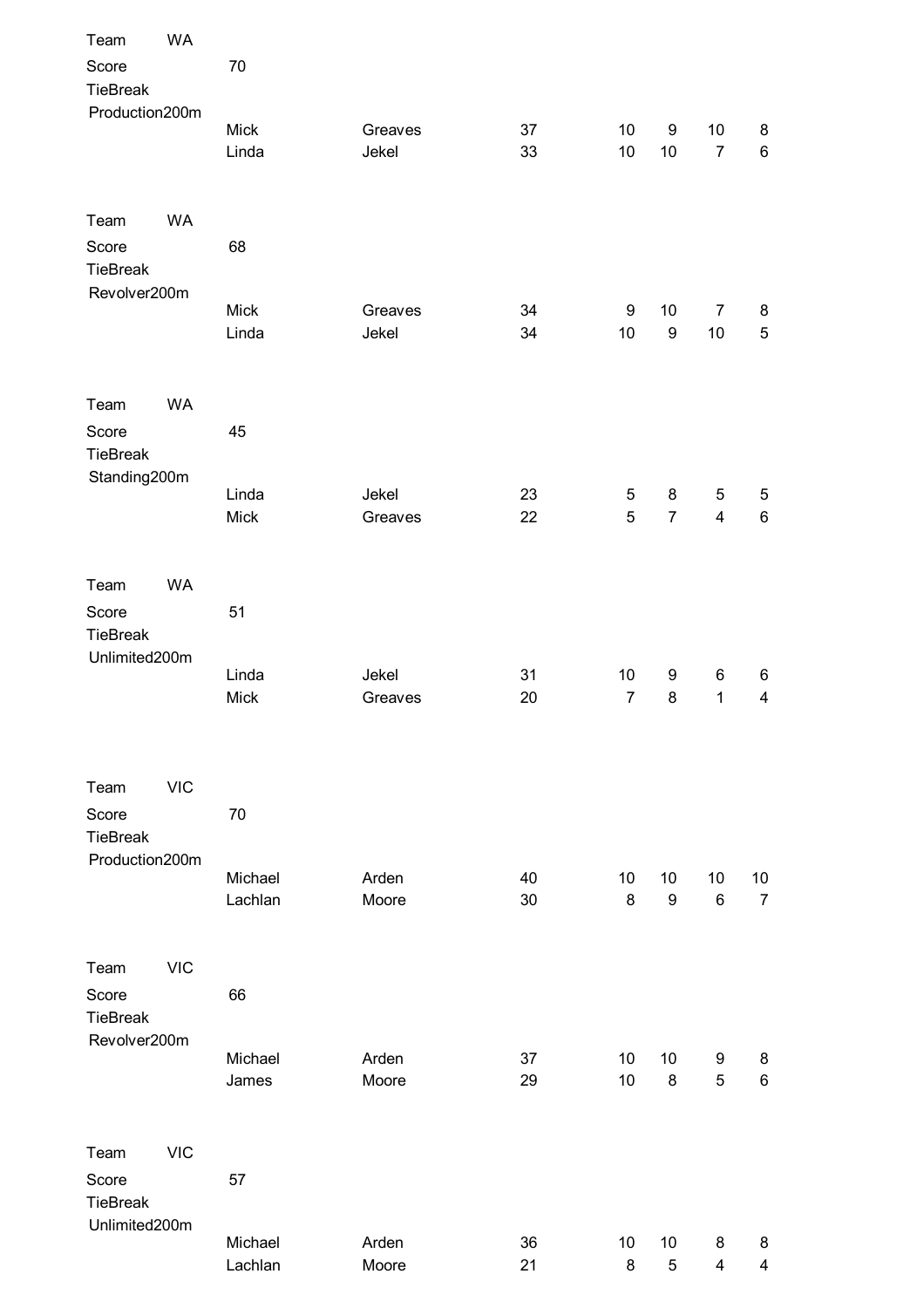|                   |     | Name    | <b>Surname</b> | <b>Total</b> | <b>Chick</b> |   | Pig Turk Ram   |   |
|-------------------|-----|---------|----------------|--------------|--------------|---|----------------|---|
|                   |     | James   | Moore          | 16           | 3            | 5 | $\overline{4}$ | 4 |
| Standing200m      |     | Michael | Arden          | 30           | 8            | 9 | 8              | 5 |
| Score<br>TieBreak |     | 46      |                |              |              |   |                |   |
|                   |     |         |                |              |              |   |                |   |
| Team              | VIC |         |                |              |              |   |                |   |

# **200m Aggregate Womens Teams**

|                                                   |     | <b>Name</b>     | Surname           | <b>Total</b> | <b>Chick</b>         |                                           | Pig Turk Ram                       |                                          |
|---------------------------------------------------|-----|-----------------|-------------------|--------------|----------------------|-------------------------------------------|------------------------------------|------------------------------------------|
| Team<br>Score<br>TieBreak                         | QLD | 75              |                   |              |                      |                                           |                                    |                                          |
| Production200m                                    |     | Judy<br>Kirsten | Harding<br>Jackes | 39<br>36     | 10<br>10             | 10<br>10                                  | 10<br>8                            | 9<br>$\bf 8$                             |
| Team<br>Score<br><b>TieBreak</b><br>Revolver200m  | QLD | 59              |                   |              |                      |                                           |                                    |                                          |
|                                                   |     | Judy<br>Kirsten | Harding<br>Jackes | 35<br>24     | 10<br>$\overline{7}$ | 10<br>$\overline{7}$                      | $\boldsymbol{9}$<br>5              | $\,6$<br>5                               |
| Team<br>Score<br><b>TieBreak</b><br>Unlimited200m | QLD | 55              |                   |              |                      |                                           |                                    |                                          |
|                                                   |     | Judy<br>Kirsten | Harding<br>Jackes | 28<br>27     | 9<br>$\overline{7}$  | 8<br>8                                    | $\boldsymbol{7}$<br>$\overline{7}$ | 4<br>$\overline{5}$                      |
| Team<br>Score<br>TieBreak                         | QLD | 37              |                   |              |                      |                                           |                                    |                                          |
| Standing200m                                      |     | Judy<br>Kirsten | Harding<br>Jackes | 25<br>12     | $\overline{7}$<br>5  | $\overline{7}$<br>$\overline{\mathbf{4}}$ | 7<br>$\overline{2}$                | $\overline{\mathcal{A}}$<br>$\mathbf{1}$ |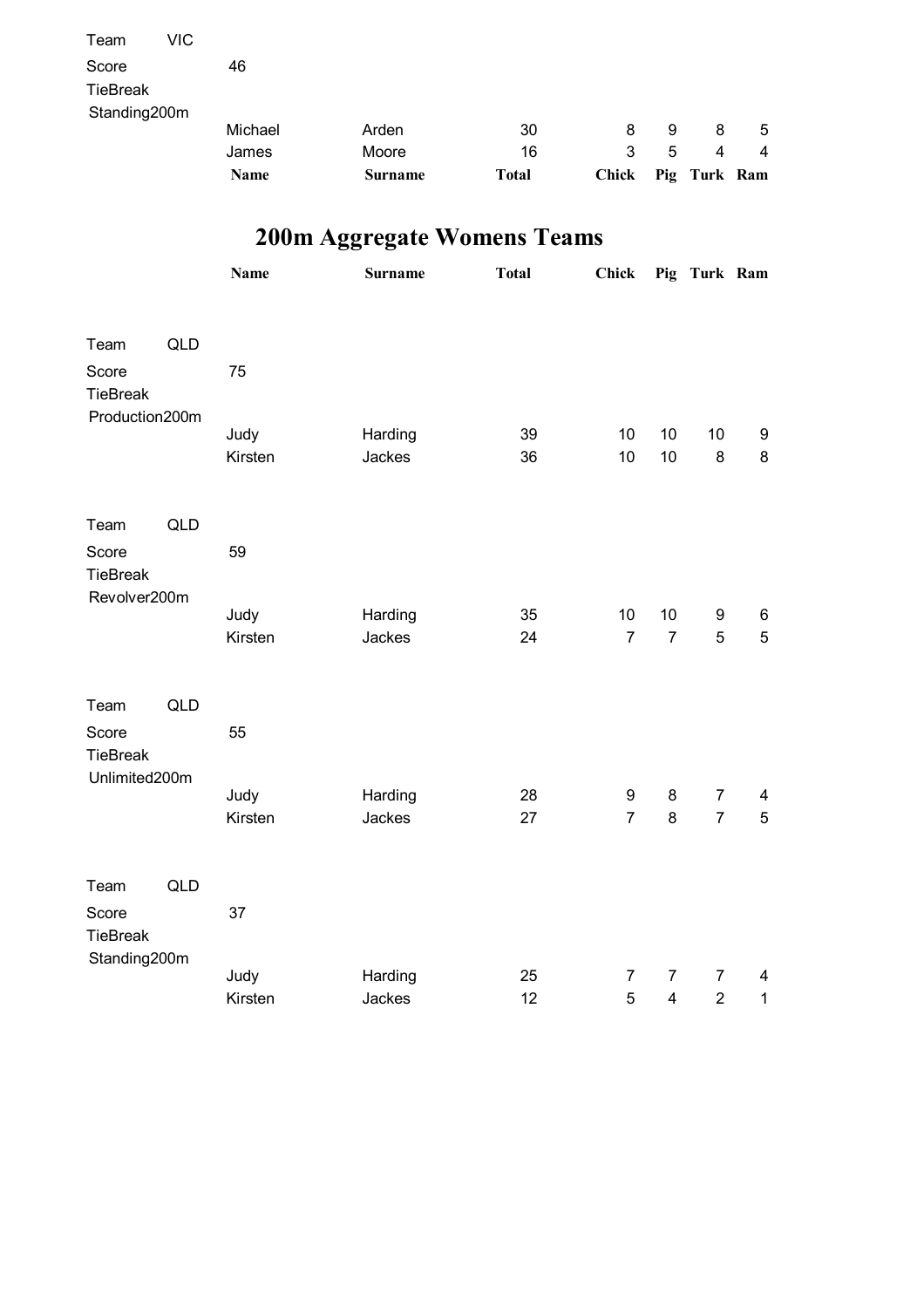#### **200m Production**

| <b>Name</b>  |            | Surname            | <b>Club</b>          | <b>Grade Total Shoot</b> |          |                | <b>Chick</b> | Pig    | Turk Ram                |                |
|--------------|------------|--------------------|----------------------|--------------------------|----------|----------------|--------------|--------|-------------------------|----------------|
| Grade        | <b>INT</b> |                    |                      |                          |          |                |              |        |                         |                |
| Michael      |            | Arden              | Euroa                |                          | 40       | 1              | 10           | 10     | 10                      | 10             |
| Matt         |            | Seears             | Merriganowry         |                          | 40       | $\overline{2}$ | 10           | 10     | 10                      | 10             |
| David        |            | Dewsbury           | Narrabri             |                          | 40       | 3              | 10           | 10     | 10                      | 10             |
| Scott        |            | Dawson             | Toogoolawah          |                          | 40       | 4              | 10           | 10     | 10                      | 10             |
| Glen         |            | Anderson           | <b>Inverell RSM</b>  |                          | 40       | 5              | 10           | 10     | 10                      | 10             |
| Tim          |            | Davey              | Manilla              |                          | 40       | 6              | 10           | 10     | 10                      | 10             |
| Tim          |            | Anderson           | Narrabri             |                          | 39       |                | 10           | 10     | 10                      | 9              |
| Jake         |            | Davey              | Manilla              |                          | 39       |                | 10           | 10     | 10                      | 9              |
| Kim          |            | Emery              | Mt Lindesay          |                          | 39       |                | 10           | 10     | 10                      | 9              |
| Judy         |            | Harding            | Toogoolawah          |                          | 39       |                | 10           | 10     | 10                      | 9              |
| Jason        |            | Anderson           | Narrabri             |                          | 38       |                | 10           | 10     | 8                       | 10             |
| Greg         |            | Dawson             | Armidale             |                          | 38       |                | 10           | 10     | 9                       | 9              |
| Kirsten      |            | Jackes             | Metropolitan PSQ     |                          | 36       |                | 10           | 10     | 8                       | 8              |
| John         |            | Harding            | Metropolitan PSQ     |                          | 36       |                | 10           | 10     | 9                       | $\overline{7}$ |
| Philip       |            | Williams           | Mt. Lindesay         |                          | 35       |                | 10           | 9      | 6                       | 10             |
| Richard      |            | <b>Brown</b>       | Kurrajong            |                          | 34       |                | 9            | 9      | 6                       | 10             |
| Paul         |            | Wilkins            | Narrabri             |                          | 30       |                | 9            | 9      | 8                       | 4              |
| Neville      |            | Ellem              | Newcastle            |                          | 27       |                | 9            | 10     | 5                       | 3              |
|              |            |                    |                      |                          |          |                |              |        |                         |                |
| Grade        | AAA        |                    |                      |                          |          |                |              |        |                         |                |
| <b>Mick</b>  |            | Greaves            | Cockburn-Fremantle   |                          | 37       |                | 10           | 9      | 10                      | 8              |
| Frank        |            | Stanfield          | Metropolitan PSQ     |                          | 36       |                | 10           | 10     | 8                       | 8              |
| Jack         |            | Ford               | Narrabri             |                          | 35       |                | 10           | 9      | 8                       | 8              |
| <b>Terry</b> |            | Anderson           | Narrabri             |                          | 33       |                | 8            | 10     | $\overline{7}$          | 8              |
| Linda        |            | Jekel              | <b>Whiteman Park</b> |                          | 33       |                | 10           | 10     | 7                       | 6              |
| John         |            | Robinson           | Newcastle            |                          | 32       |                | 8            | 9      | 6                       | 9              |
| Andy         |            | Pavlou             | Port Macquarie       |                          | 31       |                | 9            | 9      | 8                       | 5              |
| <b>Brian</b> |            | Marsden            | Newcastle            |                          | 26       |                | 8            | 9      | 4                       | 5              |
| Robin        |            | <b>Ricketts</b>    | Metropolitan         |                          | 26       |                | 7            | 9      | 7                       | 3              |
| James        |            | Moore              | Yarra                |                          | 26       |                | 10           | 7      | 6                       | 3              |
| Grade        | AA         |                    |                      |                          |          |                |              |        |                         |                |
| Carmel       |            | Archibald          | Armidale             |                          | 34       |                | 10           | 9      | 9                       | 6              |
| <b>Drew</b>  |            | Ledger             | Metropolitan PSQ     |                          | 33       |                | 10           | 9      | 7                       | 7              |
| Ben          |            | Dewsbury           | South Port           |                          | 31       |                | 9            | 10     | 7                       | 5              |
| Matt         |            | Robinson           | Newcastle            |                          | 30       |                | 9            | 6      | 8                       | $\overline{7}$ |
| Lachlan      |            | Moore              | Yarra                |                          | 30       |                | 8            | 9      | 6                       | 7              |
| Paul         |            | Howitt             | Newcastle            |                          | 27       |                | 7            | 7      | 4                       | 9              |
| John         |            | Chappell           | Port Macquarie       |                          | 26       |                | 8            | 6      | 6                       | 6              |
| Jeffrey      |            | <b>Bennett</b>     | Childers R & P       |                          | 25       |                | 7            | 7      | 6                       | 5              |
| Paul         |            | Jones              | Newcastle            |                          | 18       |                | 9            | 3      | $\overline{2}$          | 4              |
| <b>Brian</b> |            | Cutler             | Port Macquarie       |                          | 17       |                | 5            | 5      | $\overline{\mathbf{4}}$ | 3              |
|              |            |                    |                      |                          |          |                |              |        |                         |                |
| Grade        | A          |                    |                      |                          |          |                |              |        |                         |                |
| Darren       |            | Parsons            | Newcastle            |                          | 29       |                | 8            | 9      | 3                       | 9              |
| Grade        | B          |                    |                      |                          |          |                |              |        |                         |                |
|              |            |                    | Cockburn             |                          |          |                |              |        |                         |                |
| Ray          |            | Andrews<br>Roberts | Newcastle            |                          | 22<br>14 |                | 7<br>7       | 5<br>3 | 5                       | 5              |
| Derek        |            |                    |                      |                          |          |                |              |        | $\overline{2}$          | $\overline{2}$ |
| Peter        |            | Carter             | <b>Bowral</b>        |                          | 12       |                | 7            | 4      | 1                       | 0              |
| Gary         |            | Emerson            | Newcastle            |                          | 7        |                | 4            | 3      | 0                       | 0              |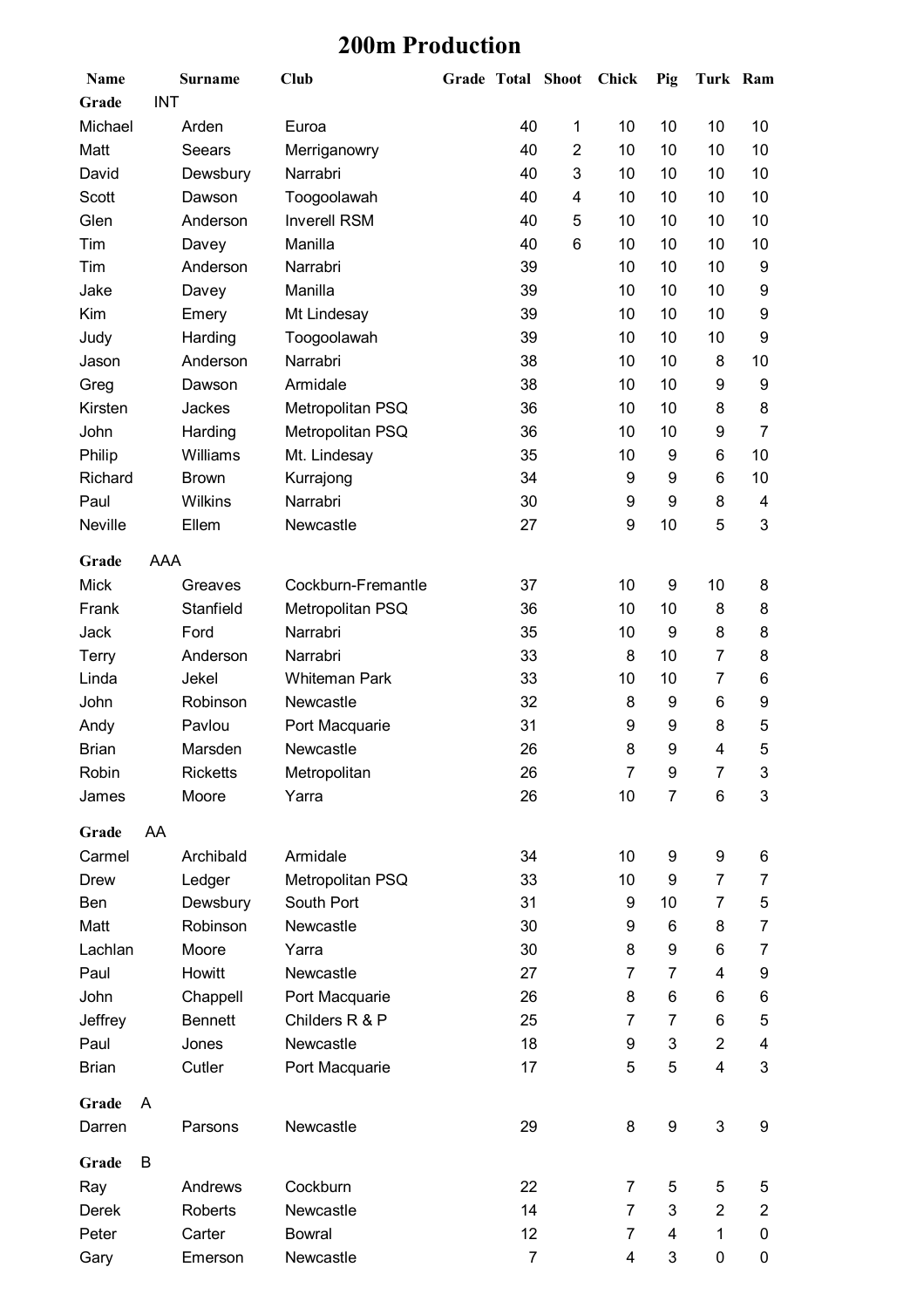#### **200m Revolver**

| <b>Name</b>  |            | <b>Surname</b>  | <b>Club</b>          | <b>Grade Total Shoot</b> |    |                | <b>Chick</b>   | Pig            | Turk Ram       |                |
|--------------|------------|-----------------|----------------------|--------------------------|----|----------------|----------------|----------------|----------------|----------------|
| Grade        | <b>INT</b> |                 |                      |                          |    |                |                |                |                |                |
| Matt         |            | Seears          | Merriganowry         |                          | 40 | 1              | 10             | 10             | 10             | 10             |
| Jason        |            | Anderson        | Narrabri             |                          | 40 | $\overline{2}$ | 10             | 10             | 10             | 10             |
| Tim          |            | Anderson        | Narrabri             |                          | 39 |                | 10             | 10             | 10             | 9              |
| <b>Scott</b> |            | Dawson          | Toogoolawah          |                          | 38 |                | 9              | 10             | 10             | 9              |
| Kim          |            | Emery           | Mt Lindesay          |                          | 37 |                | 10             | 10             | 8              | 9              |
| Michael      |            | Arden           | Euroa                |                          | 37 |                | 10             | 10             | 9              | 8              |
| David        |            | Dewsbury        | Narrabri             |                          | 37 |                | 10             | 10             | 10             | $\overline{7}$ |
| Glen         |            | Anderson        | <b>Inverell RSM</b>  |                          | 35 |                | 10             | 9              | 9              | 7              |
| Judy         |            | Harding         | Toogoolawah          |                          | 35 |                | 10             | 10             | 9              | 6              |
| Tim          |            | Davey           | Manilla              |                          | 33 |                | 7              | 10             | $\overline{7}$ | 9              |
| John         |            | Harding         | Metropolitan PSQ     |                          | 30 |                | 10             | 9              | 7              | 4              |
| Neville      |            | Ellem           | Newcastle            |                          | 29 |                | 10             | 8              | 4              | 7              |
| Richard      |            | <b>Brown</b>    | Kurrajong            |                          | 27 |                | 9              | 10             | 4              | 4              |
| Grade        | AAA        |                 |                      |                          |    |                |                |                |                |                |
| Philip       |            | Williams        | Mt. Lindesay         |                          | 38 |                | 10             | 10             | 9              | 9              |
| Jake         |            | Davey           | Manilla              |                          | 36 |                | 10             | 9              | 9              | 8              |
| Greg         |            | Dawson          | Armidale             |                          | 35 |                | 8              | 10             | 9              | 8              |
| <b>Mick</b>  |            | Greaves         | Cockburn-Fremantle   |                          | 34 |                | 9              | 10             | 7              | 8              |
| Jack         |            | Ford            | Narrabri             |                          | 34 |                | 10             | 10             | 6              | 8              |
| Linda        |            | Jekel           | <b>Whiteman Park</b> |                          | 34 |                | 10             | 9              | 10             | 5              |
| <b>Drew</b>  |            | Ledger          | Metropolitan PSQ     |                          | 33 |                | 9              | 9              | 7              | 8              |
| Terry        |            | Anderson        | Narrabri             |                          | 33 |                | 10             | 8              | 7              | 8              |
| John         |            | Robinson        | Newcastle            |                          | 29 |                | 10             | 10             | 5              | 4              |
| <b>Brian</b> |            | Marsden         | Newcastle            |                          | 28 |                | 10             | 8              | 6              | 4              |
| Paul         |            | <b>Wilkins</b>  | Narrabri             |                          | 25 |                | 8              | 7              | 5              | 5              |
| Kirsten      |            | Jackes          | Metropolitan PSQ     |                          | 24 |                | $\overline{7}$ | $\overline{7}$ | 5              | 5              |
| Grade        | AA         |                 |                      |                          |    |                |                |                |                |                |
| Jeffrey      |            | <b>Bennett</b>  | Childers R & P       |                          | 35 |                | 10             | 9              | 9              | 7              |
| Ben          |            | Dewsbury        | South Port           |                          | 31 |                | 8              | 9              | 8              | 6              |
| Darren       |            | Parsons         | Newcastle            |                          | 29 |                | 8              | 8              | 6              | 7              |
| James        |            | Moore           | Yarra                |                          | 29 |                | 10             | 8              | 5              | 6              |
| Frank        |            | Stanfield       | Metropolitan PSQ     |                          | 29 |                | 9              | 7              | 8              | 5              |
| Paul         |            | Jones           | Newcastle            |                          | 26 |                | 5              | 9              | 7              | 5              |
| Carmel       |            | Archibald       | Armidale             |                          | 26 |                | 7              | 8              | 6              | 5              |
| Janice       |            | Wilkins         | Narrabri             |                          | 26 |                | 8              | 7              | 6              | 5              |
| Robin        |            | <b>Ricketts</b> | Metropolitan         |                          | 20 |                | 8              | 6              | $\overline{2}$ | 4              |
| Andy         |            | Pavlou          | Port Macquarie       |                          | 14 |                | 4              | 4              | 4              | $\overline{2}$ |
| Grade        | A          |                 |                      |                          |    |                |                |                |                |                |
| Paul         |            | Howitt          | Newcastle            |                          | 30 |                | 8              | 9              | 5              | 8              |
| Matt         |            | Robinson        | Newcastle            |                          | 27 |                | 9              | 8              | 7              | 3              |
| Lachlan      |            | Moore           | Yarra                |                          | 24 |                | 8              | $\overline{7}$ | 5              | 4              |
| <b>Brian</b> |            | Cutler          | Port Macquarie       |                          | 17 |                | $\overline{2}$ | 5              | 5              | 5              |
| John         |            | Chappell        | Port Macquarie       |                          | 15 |                | 4              | 4              | 3              | 4              |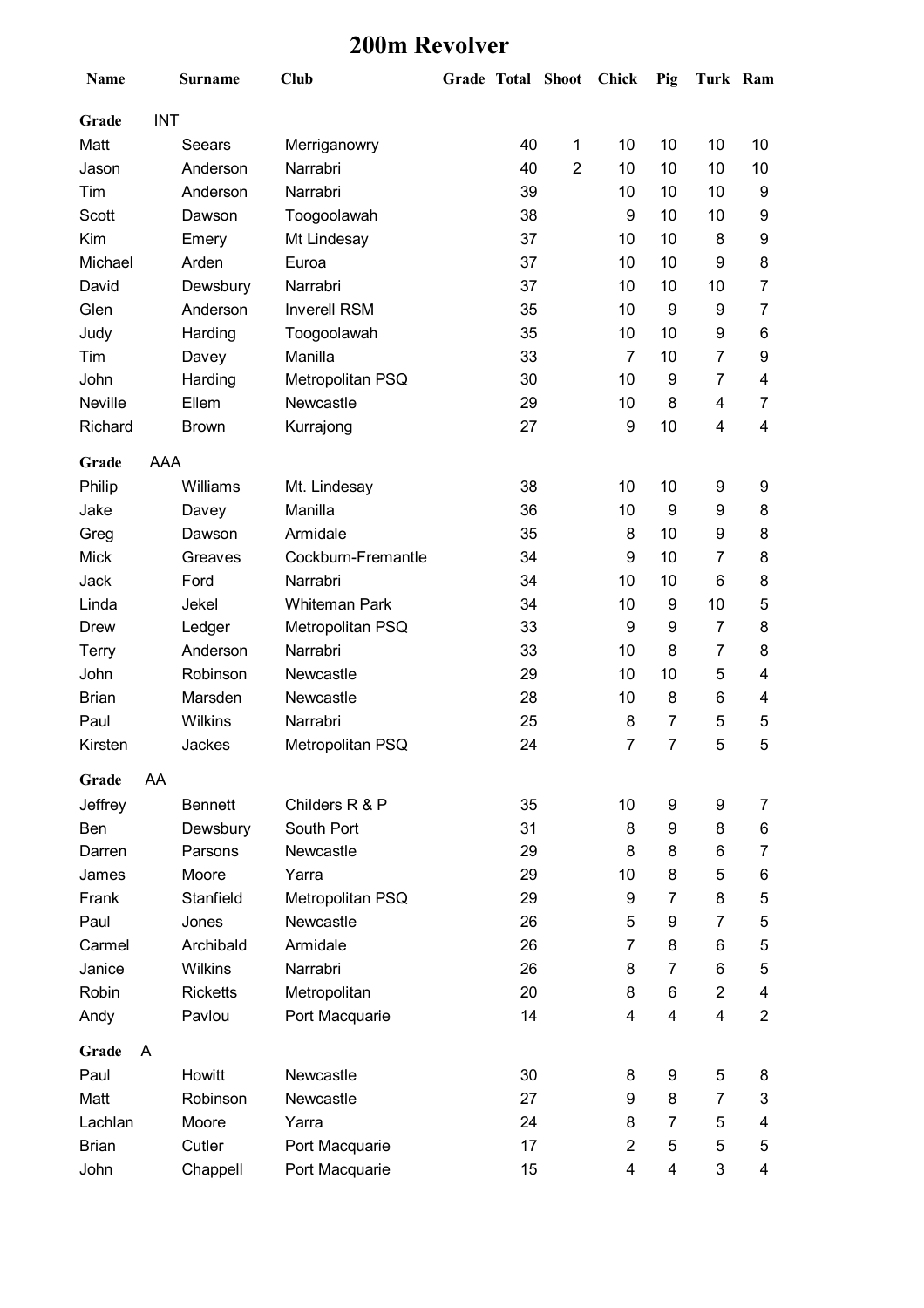| Grade | - B |         |           |    |              |              |   |   |
|-------|-----|---------|-----------|----|--------------|--------------|---|---|
| Gary  |     | Emerson | Newcastle | 18 |              | 4            | 3 |   |
| Ray   |     | Andrews | Cockburn  | 16 | 6            |              |   | 4 |
| Derek |     | Roberts | Newcastle | 14 | 5            | 3            | 3 |   |
| Peter |     | Carter  | Bowral    | 14 | $\mathbf{b}$ | <sub>5</sub> |   |   |

# **200m Standing**

| Name         |            | <b>Surname</b> | <b>Club</b>          | Grade Total Shoot | Chick          | Pig            | Turk Ram       |                |
|--------------|------------|----------------|----------------------|-------------------|----------------|----------------|----------------|----------------|
| Grade        | <b>INT</b> |                |                      |                   |                |                |                |                |
| Michael      |            | Arden          | Euroa                | 30                | 8              | 9              | 8              | 5              |
| Glen         |            | Anderson       | <b>Inverell RSM</b>  | 29                | 10             | 8              | 3              | 8              |
| Scott        |            | Dawson         | Toogoolawah          | 29                | 9              | 9              | 5              | 6              |
| <b>Brian</b> |            | Marsden        | Newcastle            | 28                | 8              | 4              | 7              | 9              |
| Tim          |            | Anderson       | Narrabri             | 27                | 9              | 8              | 7              | 3              |
| Tim          |            | Davey          | Manilla              | 26                | $\overline{7}$ | 8              | 4              | $\overline{7}$ |
| David        |            | Dewsbury       | Narrabri             | 26                | 8              | $\overline{7}$ | 6              | $\mathbf 5$    |
| Matt         |            | Seears         | Merriganowry         | 26                | 10             | $\overline{7}$ | 4              | $\mathbf 5$    |
| Kim          |            | Emery          | Mt Lindesay          | 25                | 8              | 7              | $\overline{2}$ | 8              |
| Judy         |            | Harding        | Toogoolawah          | 25                | $\overline{7}$ | 7              | 7              | 4              |
| Jake         |            | Davey          | Manilla              | 23                | 6              | 8              | 4              | 5              |
| John         |            | Harding        | Metropolitan PSQ     | 22                | $\overline{7}$ | 8              | 3              | 4              |
| Neville      |            | Ellem          | Newcastle            | 14                | 3              | 5              | 3              | 3              |
| Grade        | AAA        |                |                      |                   |                |                |                |                |
| Greg         |            | Dawson         | Armidale             | 25                | 8              | 9              | $\overline{2}$ | 6              |
| Jason        |            | Anderson       | Narrabri             | 25                | 8              | 7              | 5              | 5              |
| Philip       |            | Williams       | Mt. Lindesay         | 24                | 9              | 7              | 4              | 4              |
| Linda        |            | Jekel          | <b>Whiteman Park</b> | 23                | 5              | 8              | 5              | $\mathbf 5$    |
| <b>Mick</b>  |            | Greaves        | Cockburn-Fremantle   | 22                | 5              | 7              | 4              | 6              |
| Terry        |            | Anderson       | Narrabri             | 20                | $\overline{7}$ | 6              | 3              | 4              |
| Frank        |            | Stanfield      | Metropolitan PSQ     | 18                | 4              | 6              | 4              | 4              |
| Paul         |            | Wilkins        | Narrabri             | 18                | 6              | 6              | $\overline{2}$ | 4              |
| John         |            | Robinson       | Newcastle            | 13                | 3              | 5              | $\overline{2}$ | 3              |
| Grade        | AA         |                |                      |                   |                |                |                |                |
| Jack         |            | Ford           | Narrabri             | 18                | $\overline{7}$ | 6              | 1              | 4              |
| James        |            | Moore          | Yarra                | 16                | 3              | 5              | 4              | 4              |
| Carmel       |            | Archibald      | Armidale             | 15                | 6              | 6              | $\overline{2}$ | 1              |
| Jeffrey      |            | <b>Bennett</b> | Childers R & P       | 14                | 4              | 5              | 4              | 1              |
| Richard      |            | <b>Brown</b>   | Kurrajong            | 13                | 3              | 7              | $\overline{2}$ | 1              |
| Matt         |            | Robinson       | Newcastle            | 11                | 5              | 4              | 0              | $\overline{c}$ |
| Paul         |            | Jones          | Newcastle            | 10                | 1              | 5              | 3              | $\mathbf{1}$   |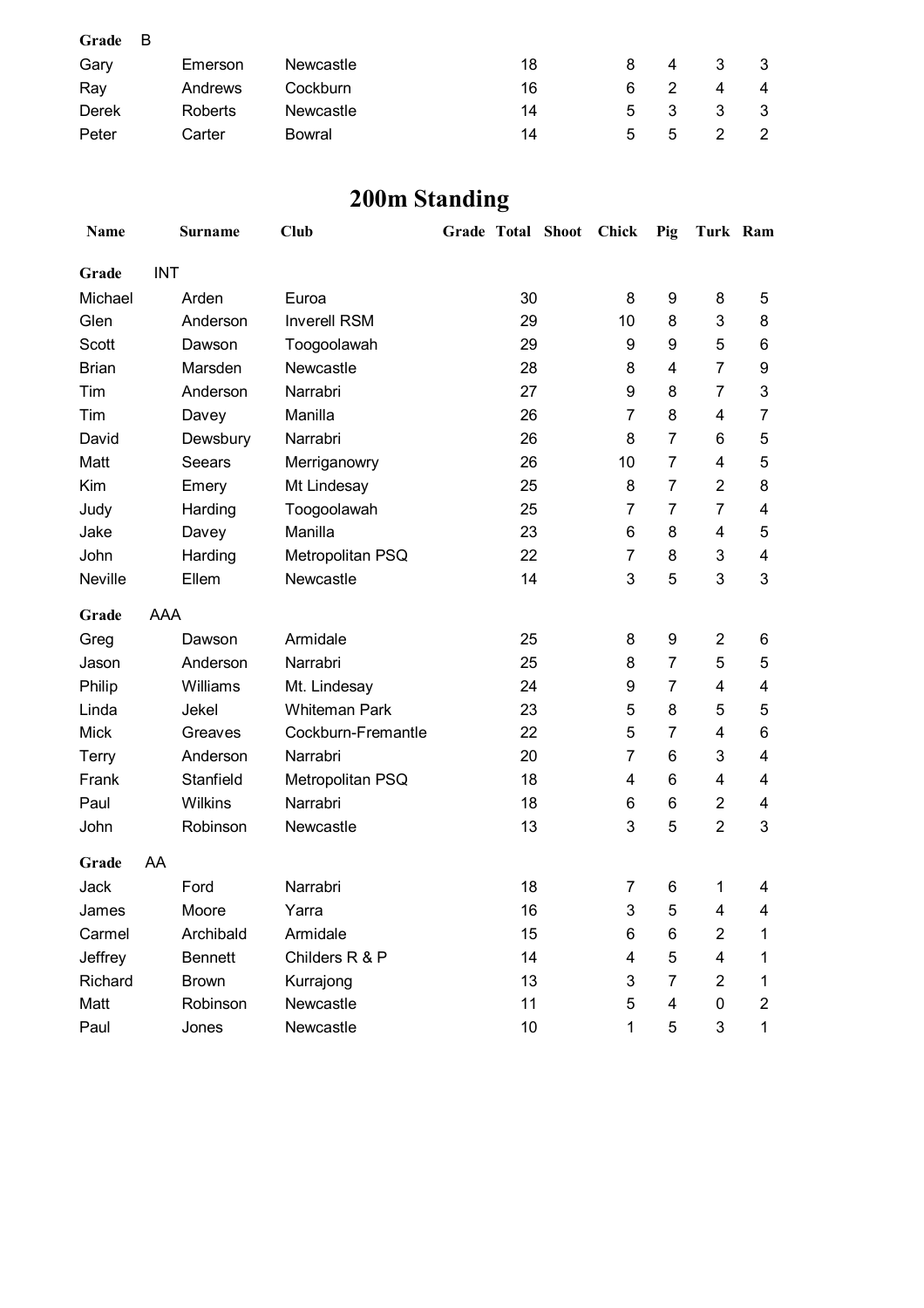| Grade        | A |                 |                  |    |                |   |                |                |
|--------------|---|-----------------|------------------|----|----------------|---|----------------|----------------|
| Andy         |   | Pavlou          | Port Macquarie   | 16 | 3              | 7 | $\overline{2}$ | 4              |
| Lachlan      |   | Moore           | Yarra            | 14 | $\overline{2}$ | 4 | 4              | 4              |
| <b>Ben</b>   |   | Dewsbury        | South Port       | 14 | 5              | 4 | 3              | $\overline{2}$ |
| Drew         |   | Ledger          | Metropolitan PSQ | 12 | 4              | 3 | $\overline{2}$ | 3              |
| Kirsten      |   | Jackes          | Metropolitan PSQ | 12 | 5              | 4 | $\overline{2}$ | 1              |
| Darren       |   | Parsons         | Newcastle        | 10 | 3              | 3 | $\overline{2}$ | $\overline{2}$ |
| Derek        |   | Roberts         | Newcastle        | 10 | 4              | 5 | $\Omega$       | 1              |
| Robin        |   | <b>Ricketts</b> | Metropolitan     | 10 | 6              | 3 | 1              | 0              |
| Paul         |   | Howitt          | Newcastle        | 8  | 1              | 6 | 1              | 0              |
| Ray          |   | Andrews         | Cockburn         | 7  | 0              | 2 | 1              | 4              |
| John         |   | Chappell        | Port Macquarie   | 7  | $\overline{2}$ | 2 | 1              | $\overline{2}$ |
| Gary         |   | Emerson         | Newcastle        | 4  | 0              | 4 | 0              | 0              |
| Grade        | B |                 |                  |    |                |   |                |                |
| <b>Brian</b> |   | Cutler          | Port Macquarie   | 1  | 1              | 0 | 0              | 0              |

### **200m Unlimited**

| Name        |     | <b>Surname</b> | <b>Club</b>         | Grade Total | <b>Shoot</b>   | Chick          | Pig            | Turk           | Ram                     |
|-------------|-----|----------------|---------------------|-------------|----------------|----------------|----------------|----------------|-------------------------|
| Grade       |     | <b>INT</b>     |                     |             |                |                |                |                |                         |
| Glen        |     | Anderson       | <b>Inverell RSM</b> | 38          | $\mathbf{1}$   | 10             | 10             | 9              | 9                       |
| Scott       |     | Dawson         | Toogoolawah         | 38          | $\overline{2}$ | 10             | 10             | 9              | 9                       |
| Kim         |     | Emery          | Mt Lindesay         | 37          |                | 10             | 10             | 9              | 8                       |
| Michael     |     | Arden          | Euroa               | 36          |                | 10             | 10             | 8              | 8                       |
| Tim         |     | Anderson       | Narrabri            | 34          |                | 10             | 10             | $\overline{7}$ | $\overline{7}$          |
| Matt        |     | Seears         | Merriganowry        | 33          |                | 10             | 10             | $\overline{7}$ | $\,6$                   |
| Grade       | AAA |                |                     |             |                |                |                |                |                         |
| Jason       |     | Anderson       | Narrabri            | 37          |                | 10             | 10             | 8              | 9                       |
| David       |     | Dewsbury       | Narrabri            | 35          |                | 10             | 10             | 8              | $\overline{7}$          |
| Tim         |     | Davey          | Manilla             | 34          |                | 10             | 10             | 5              | $\boldsymbol{9}$        |
| Ben         |     | Dewsbury       | South Port          | 33          |                | 8              | 10             | 8              | $\overline{7}$          |
| John        |     | Harding        | Metropolitan        | 32          |                | 10             | 8              | 8              | $\,6$                   |
| Philip      |     | Williams       | Mt. Lindesay        | 30          |                | $\overline{7}$ | 8              | 8              | $\overline{7}$          |
| Neville     |     | Ellem          | Newcastle           | 28          |                | 9              | 8              | 4              | $\overline{7}$          |
| Judy        |     | Harding        | Toogoolawah         | 28          |                | 9              | 8              | $\overline{7}$ | 4                       |
| Kirsten     |     | Jackes         | Metropolitan        | 27          |                | $\overline{7}$ | 8              | $\overline{7}$ | 5                       |
| Jake        |     | Davey          | Manilla             | 22          |                | 8              | $6\phantom{1}$ | 5              | 3                       |
| Grade       | AA  |                |                     |             |                |                |                |                |                         |
| Jack        |     | Ford           | Narrabri            | 28          |                | 10             | 6              | 6              | 6                       |
| Greg        |     | Dawson         | Armidale            | 27          |                | 10             | 9              | 3              | 5                       |
| Richard     |     | <b>Brown</b>   | Kurrajong           | 26          |                | 8              | 8              | 5              | 5                       |
| <b>Drew</b> |     | Ledger         | Metropolitan        | 25          |                | 8              | $\overline{7}$ | 6              | $\overline{\mathbf{4}}$ |
| Terry       |     | Anderson       | Narrabri            | 24          |                | 8              | 6              | 4              | 6                       |
| Andy        |     | Pavlou         | Port Macquarie      | 23          |                | 9              | 5              | 5              | $\overline{\mathbf{4}}$ |
| Lachlan     |     | Moore          | Yarra               | 21          |                | 8              | 5              | $\overline{4}$ | $\overline{\mathbf{4}}$ |
| James       |     | Moore          | Yarra               | 20          |                | 8              | 5              | $\overline{2}$ | 5                       |
| Frank       |     | Stanfield      | Metropolitan        | 18          |                | 4              | 8              | $\overline{2}$ | $\overline{\mathbf{4}}$ |
| Paul        |     | Wilkins        | Narrabri            | 16          |                | 8              | 4              | 1              | $\mathsf 3$             |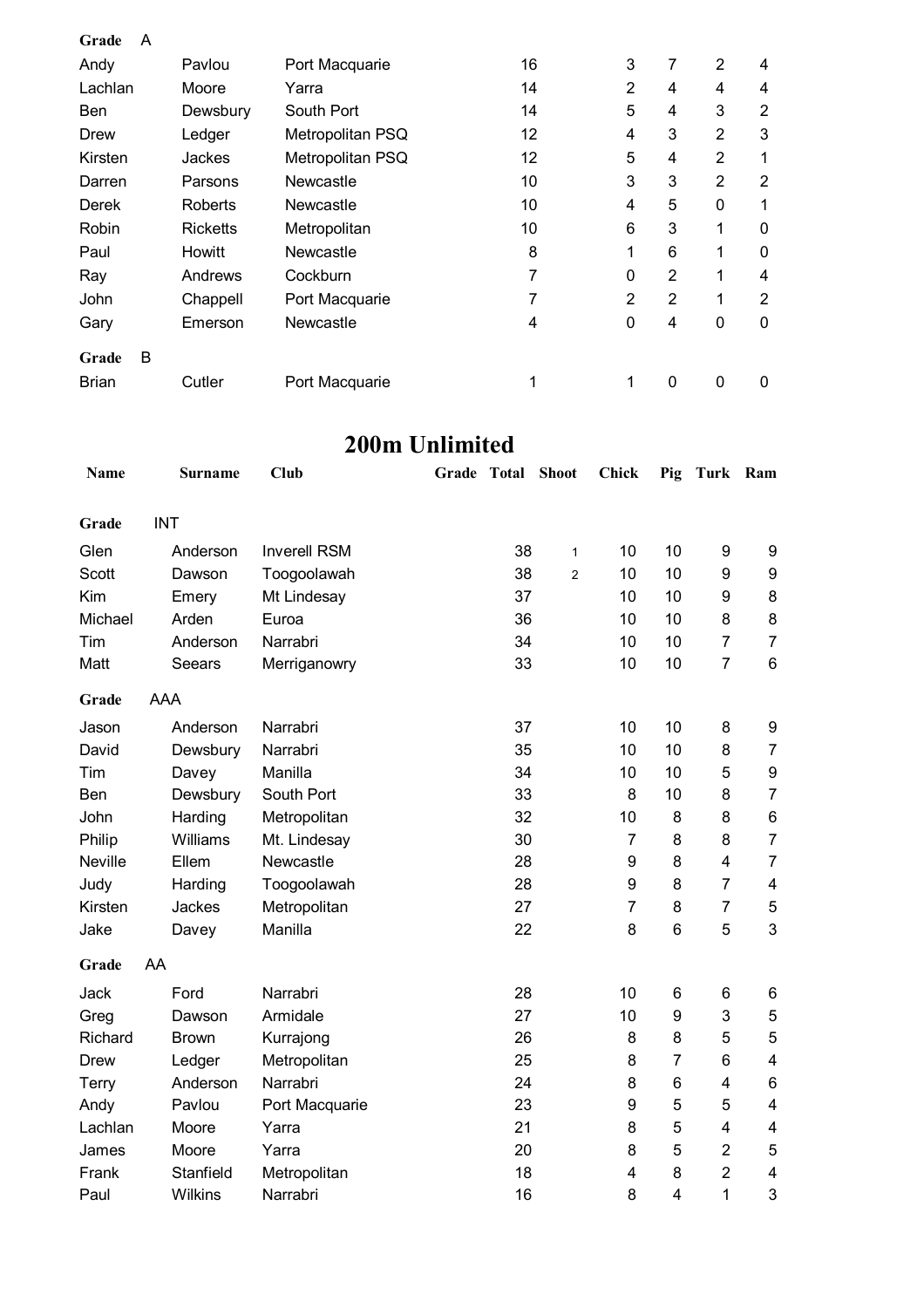| Grade        | A |                 |                |    |                |                |                |                |
|--------------|---|-----------------|----------------|----|----------------|----------------|----------------|----------------|
| Linda        |   | Jekel           | Whiteman Park  | 31 | 10             | 9              | 6              | 6              |
| Carmel       |   | Archibald       | Armidale       | 27 | 8              | 5              | 7              | 7              |
| Paul         |   | Howitt          | Newcastle      | 27 | 8              | 9              | 4              | 6              |
| <b>Mick</b>  |   | Greaves         | Cockburn-      | 20 | 7              | 8              | 1              | 4              |
| Paul         |   | Jones           | Newcastle      | 18 | 7              | 7              | 1              | 3              |
| Janice       |   | <b>Wilkins</b>  | Narrabri       | 17 | 7              | 7              | $\overline{2}$ | 1              |
| John         |   | Robinson        | Newcastle      | 11 | 6              | 1              | $\overline{2}$ | $\overline{2}$ |
| Grade        | B |                 |                |    |                |                |                |                |
| Jeffrey      |   | <b>Bennett</b>  | Childers R & P | 22 | $\overline{7}$ | 8              | 3              | 4              |
| Darren       |   | Parsons         | Newcastle      | 15 | 7              | 3              | $\overline{2}$ | 3              |
| <b>Derek</b> |   | Roberts         | Newcastle      | 15 | 6              | 6              | 1              | $\overline{2}$ |
| <b>Brian</b> |   | Cutler          | Port Macquarie | 14 | 5              | 4              | 3              | $\overline{2}$ |
| Matt         |   | Robinson        | Newcastle      | 13 | 7              | 4              | 0              | $\overline{2}$ |
| John         |   | Chappell        | Port Macquarie | 8  | 4              | 1              | $\overline{2}$ | 1              |
| Gary         |   | Emerson         | Newcastle      | 8  | 4              | $\overline{2}$ | 1              | $\mathbf 1$    |
| Robin        |   | <b>Ricketts</b> | Metropolitan   | 7  | 4              | 2              | 0              | 1              |
| Peter        |   | Carter          | Bowral         | 0  | 0              | 0              | 0              | $\mathbf 0$    |

### **200m Full Scale Unlimited**

| <b>Name</b>  |            | <b>Surname</b> | <b>Club</b>          | Grade Total Shoot |                         | Chick          | Pig              | Turk Ram                |                         |
|--------------|------------|----------------|----------------------|-------------------|-------------------------|----------------|------------------|-------------------------|-------------------------|
| Grade        | <b>INT</b> |                |                      |                   |                         |                |                  |                         |                         |
| Scott        |            | Dawson         | Toogoolawah          | 40                | 1                       | 10             | 10               | 10                      | 10                      |
| Judy         |            | Harding        | Toogoolawah          | 40                | $\overline{2}$          | 10             | 10               | 10                      | 10                      |
| Philip       |            | Williams       | Mt. Lindesay         | 40                | 3                       | 10             | 10               | 10                      | 10                      |
| Matt         |            | <b>Seears</b>  | Merriganowry         | 40                | $\overline{4}$          | 10             | 10               | 10                      | 10                      |
| Glen         |            | Anderson       | <b>Inverell RSM</b>  | 38                |                         | 10             | 10               | 9                       | $\boldsymbol{9}$        |
| Kim          |            | Emery          | Mt Lindesay          | 38                |                         | 10             | 10               | 10                      | 8                       |
| Neville      |            | Ellem          | Newcastle            | 23                |                         | $\overline{7}$ | $\overline{7}$   | 5                       | $\overline{\mathbf{4}}$ |
| Grade        | AAA        |                |                      |                   |                         |                |                  |                         |                         |
| Kirsten      |            | Jackes         | Metropiltan PSQ      | 39                |                         | 9              | 10               | 10                      | 10                      |
| Linda        |            | Jekel          | <b>Whiteman Park</b> | 39                | $\overline{2}$          | 10             | 10               | 10                      | 9                       |
| <b>Mick</b>  |            | Greaves        | Cockburn-Freemantle  | 39                | 3                       | 10             | 10               | 10                      | 9                       |
| Jason        |            | Anderson       | Narrabri             | 39                | $\overline{\mathbf{4}}$ | 10             | 10               | 10                      | 9                       |
| Jack         |            | Ford           | Narrabri             | 39                | 5                       | 10             | 10               | 10                      | 9                       |
| Jake         |            | Davey          | Manilla              | 38                |                         | 10             | 10               | 9                       | $\boldsymbol{9}$        |
| James        |            | Moore          | Yarra                | 33                |                         | 9              | 10               | $\overline{7}$          | $\overline{7}$          |
| Richard      |            | <b>Brown</b>   | Kurrajong            | 33                |                         | 10             | 10               | 8                       | 5                       |
| Tim          |            | Davey          | Manilla              | 30                |                         | 9              | 9                | $\overline{\mathbf{4}}$ | 8                       |
| John         |            | Robinson       | Newcastle            | 22                |                         | 8              | 4                | 5                       | $\mathbf 5$             |
| <b>Brian</b> |            | Marsden        | Newcastle            | 12                |                         | 10             | $\overline{2}$   | $\overline{0}$          | $\mathbf 0$             |
| Grade        | AA         |                |                      |                   |                         |                |                  |                         |                         |
| Drew         |            | Ledger         | Metropolitan PSQ     | 37                |                         | 9              | 10               | 8                       | 10                      |
| Lachlan      |            | Moore          | Yarra                | 35                |                         | 10             | 10               | 8                       | $\overline{7}$          |
| Andy         |            | Pavlou         | Port Macquarie       | 34                |                         | 10             | 10               | $\overline{7}$          | $\overline{7}$          |
| Jeffrey      |            | <b>Bennett</b> | Childers R & P       | 33                |                         | 10             | $\boldsymbol{9}$ | 5                       | 9                       |
| Greg         |            | Dawson         | Armidale             | 32                |                         | $\overline{7}$ | $\overline{7}$   | 10                      | $\bf 8$                 |
| Frank        |            | Stanfield      | Metropolitan PSQ     | 32                |                         | 9              | 9                | 8                       | 6                       |
| Paul         |            | Jones          | Newcastle            | 29                |                         | 9              | $\overline{7}$   | 6                       | $\overline{7}$          |